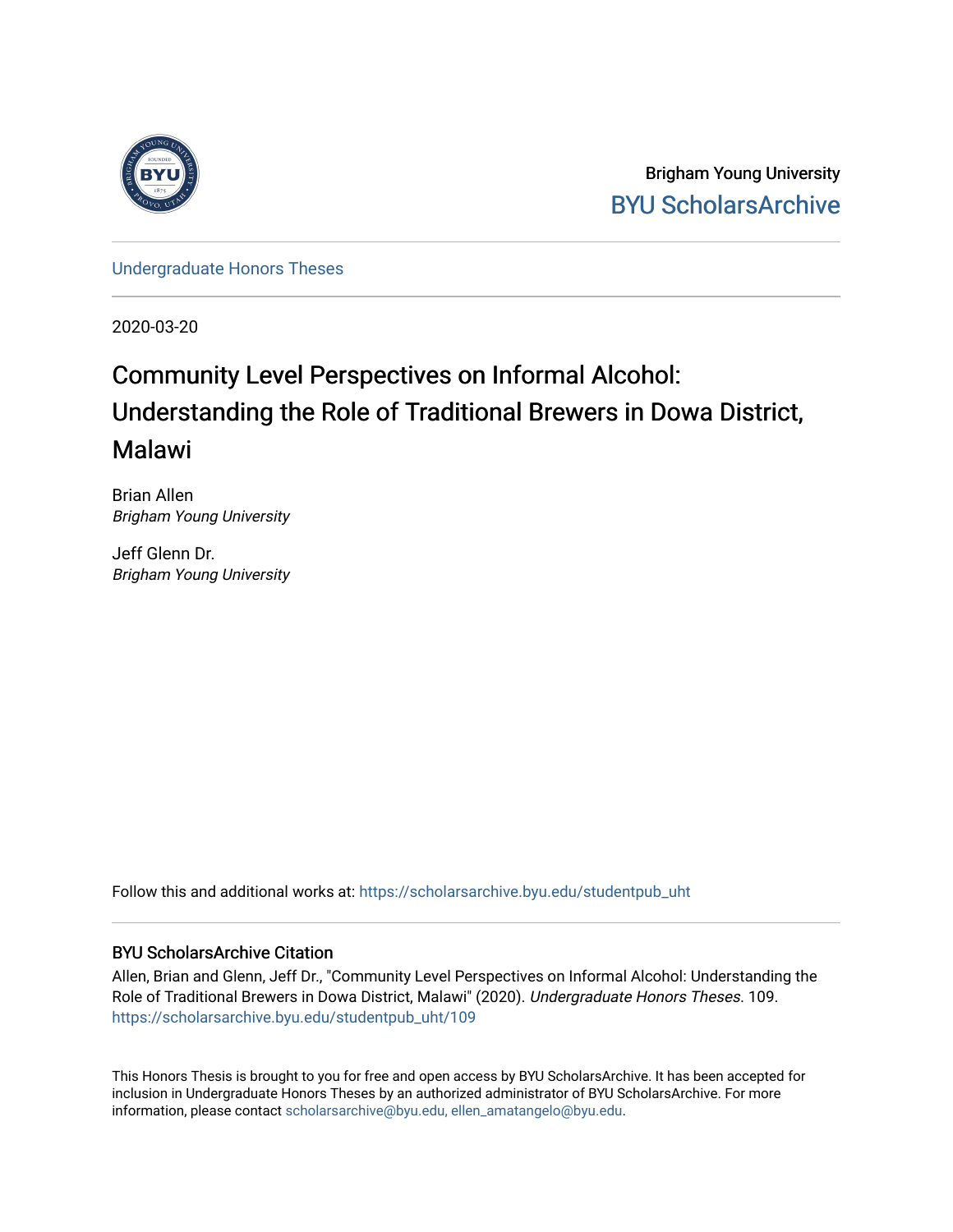Honors Thesis

### COMMUNITY LEVEL PERSPECTIVES ON INFORMAL ALCOHOL: UNDERSTANDING THE ROLE OF TRADITIONAL BREWERS IN DOWA DISTRICT, MALAWI

by Brian Allen

Submitted to Brigham Young University in partial fulfillment of graduation requirements for University Honors

> Department of Public Health Brigham Young University April 2020

> > Advisor: Jeff Glenn

Honors Coordinator: Len Novilla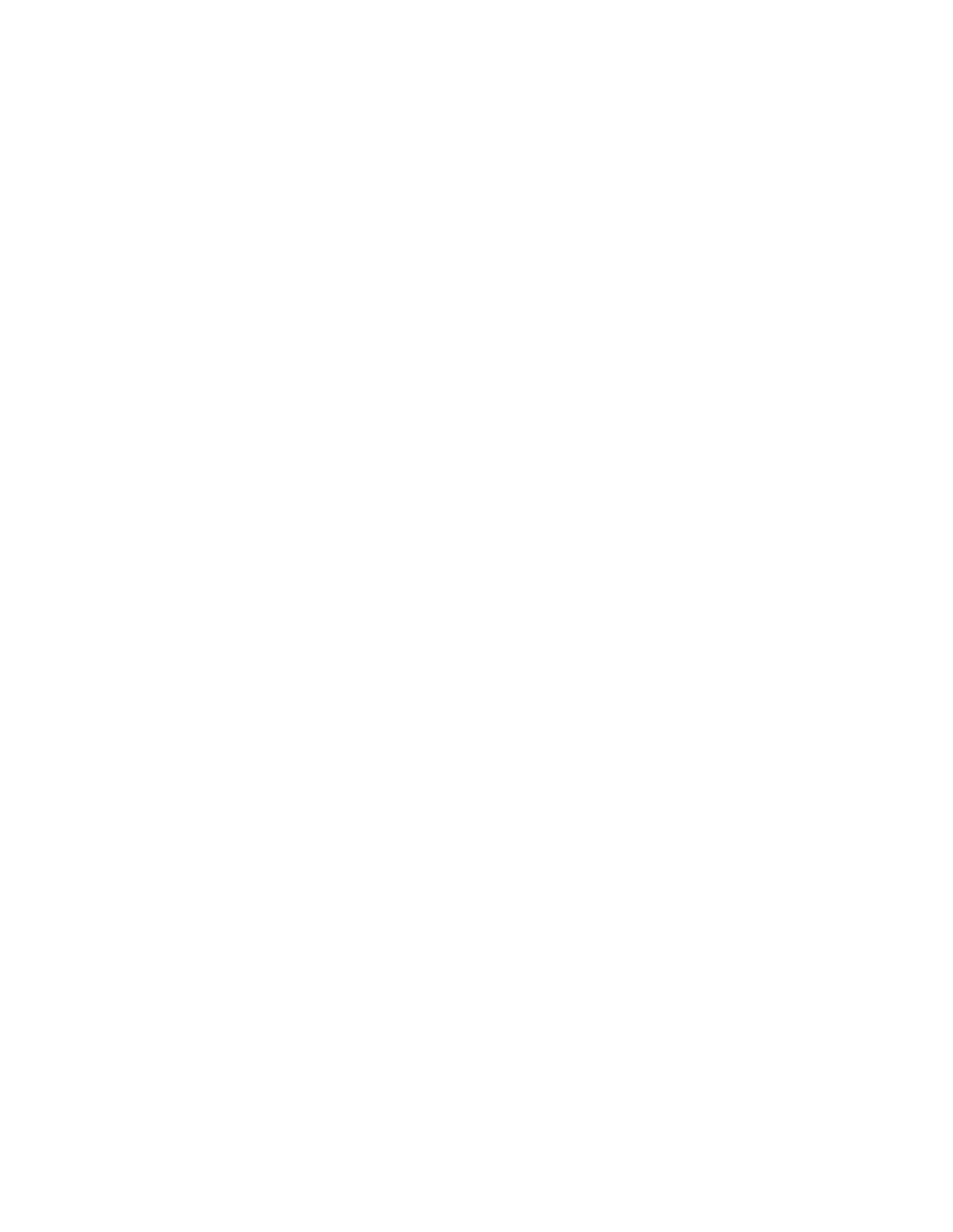#### ABSTRACT

### COMMUNITY LEVEL PERSPECTIVES ON INFORMAL ALCOHOL: UNDERSTANDING THE ROLE OF TRADITIONAL BREWERS IN DOWA DISTRICT, MALAWI

### Brian Allen

Department of Public Health

Bachelor of Science

Alcohol consumption and consequential public health problems have recently increased in Sub-Saharan Africa and alcohol has been identified as the leading contributor to the burden of disease in the region. While Malawi has a relatively low overall alcohol consumption rate, the majority of the alcohol produced and consumed in the country is informal or unrecorded alcohol which present significant monitoring and regulatory challenges, in addition to greater health risks. This article explores the community level perspectives from traditional brewers of alcohol, and provides a comprehensive look into their experiences, perspectives, and the roles they play in their communities. In addition to explaining the composition and production of their alcohols, the brewers interviewed shared their perspectives on the effect of alcohol in their communities, their economic reliance on their trade, mitigating alcohol related violence at their establishments and their thoughts on alcohol regulation by both traditional authorities and the government. These brewers provide an important, and previously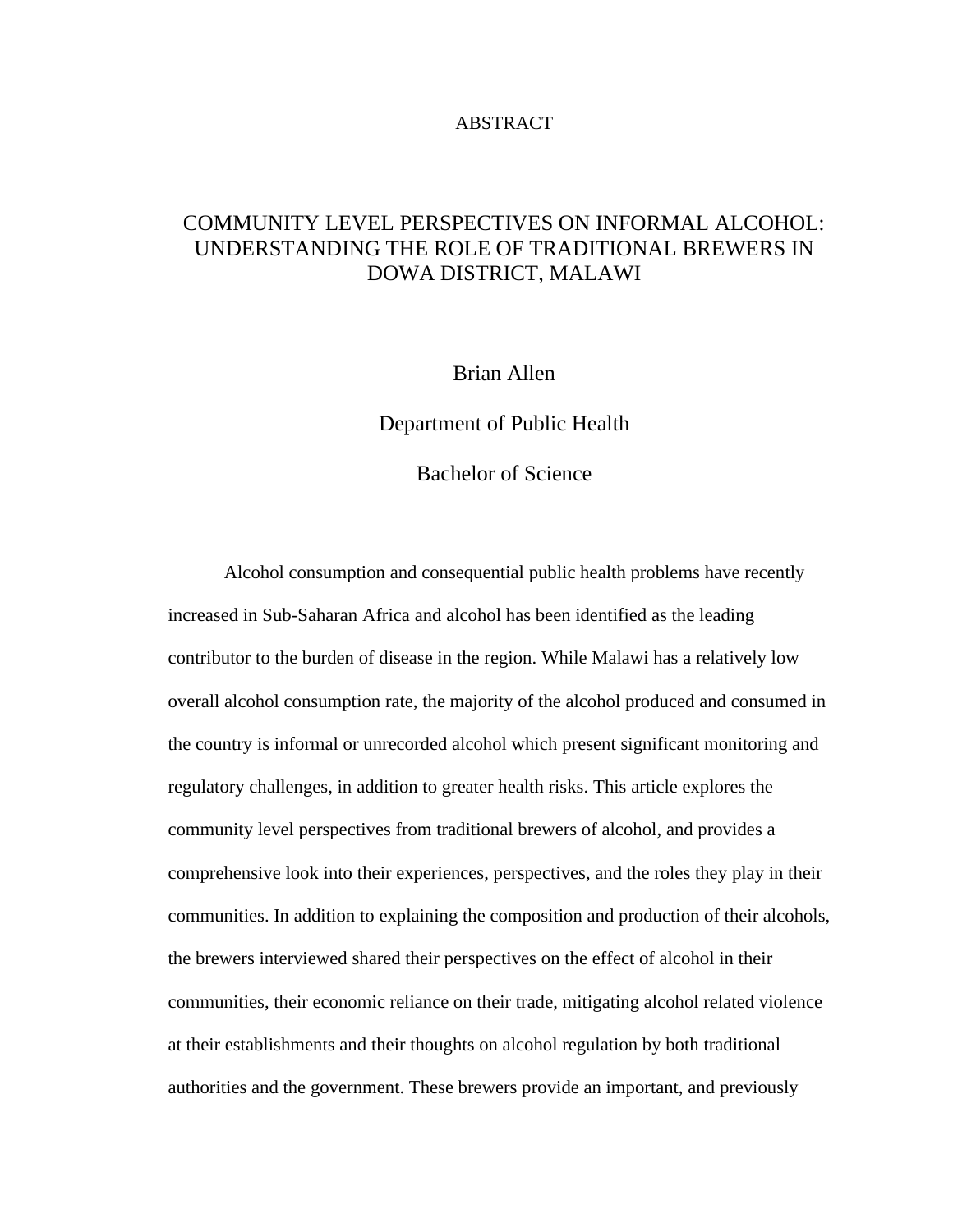missing, perspective to policymakers and researchers seeking to find innovative ways to limit the harmful use of informal alcohol.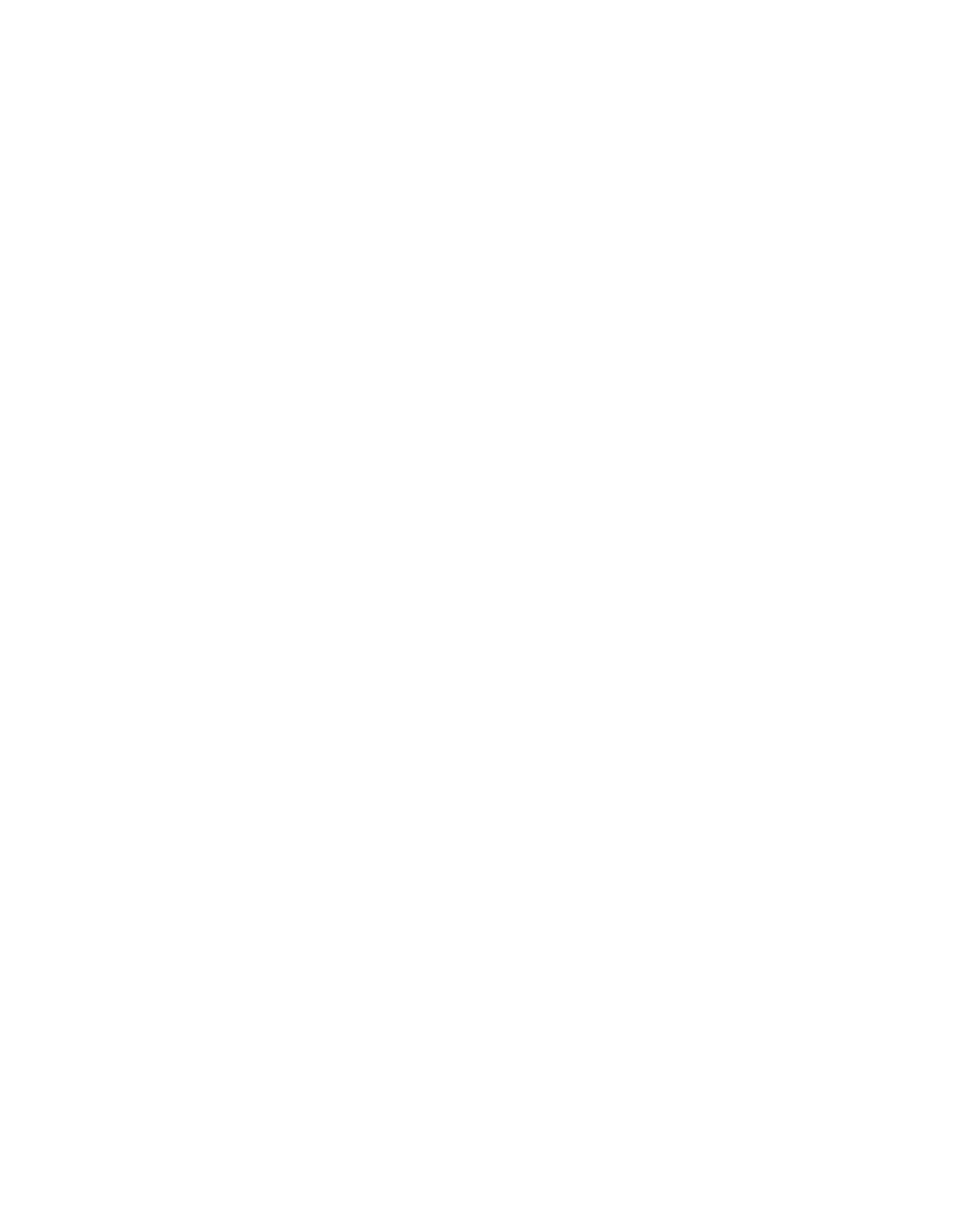#### ACKNOWLEDGEMENTS

This work would not have been possible without the enormous support from my advisor, Jeff Glenn, who guided each step of the writing process and who, in general, has been a great mentor and friend to me. Additionally, Gordon Lindsay provided significant support to me in developing my research methodology. I would also like to thank Randy Page and Len Novilla for their assistance throughout this whole process. This was research was conducted on a BYU Kennedy Center for International Studies internship program in Malawi and I am grateful that BYU prioritizes experiential learning and offered me experiences like this as an undergraduate student. Frost Steele, the director of the Malawi program, was also instrumental to facilitating this research. Nelson Zakeyu at Drug Fight Malawi provided exceptional advice and guidance on alcohol policy in Malawi. Additionally, I would like to thank Nu Skin for their support for the BYU Malawi program and the School of Agriculture for Family Independence. Lastly, I would like to thank Jaff Moyo, Immaculate Huwa, Esther Kasonkanji, and Goodwell Ndiwo Banda, and all the staff at the School of Agriculture for Family Independence, for all their help on this project from translation to transportation to logistics. Their work and sacrifice for the subsistence farmers of their country is an inspiration to me.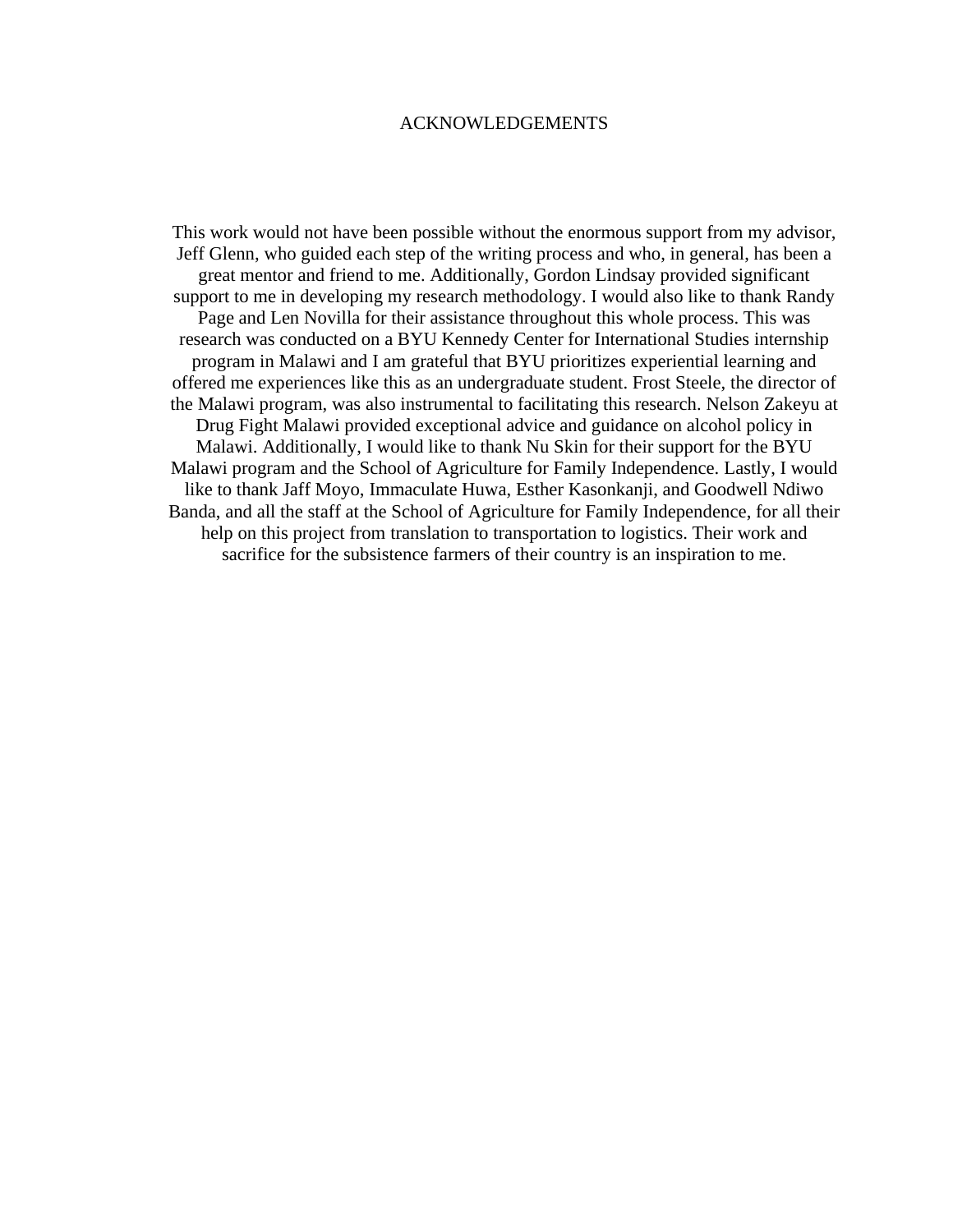### TABLE OF CONTENTS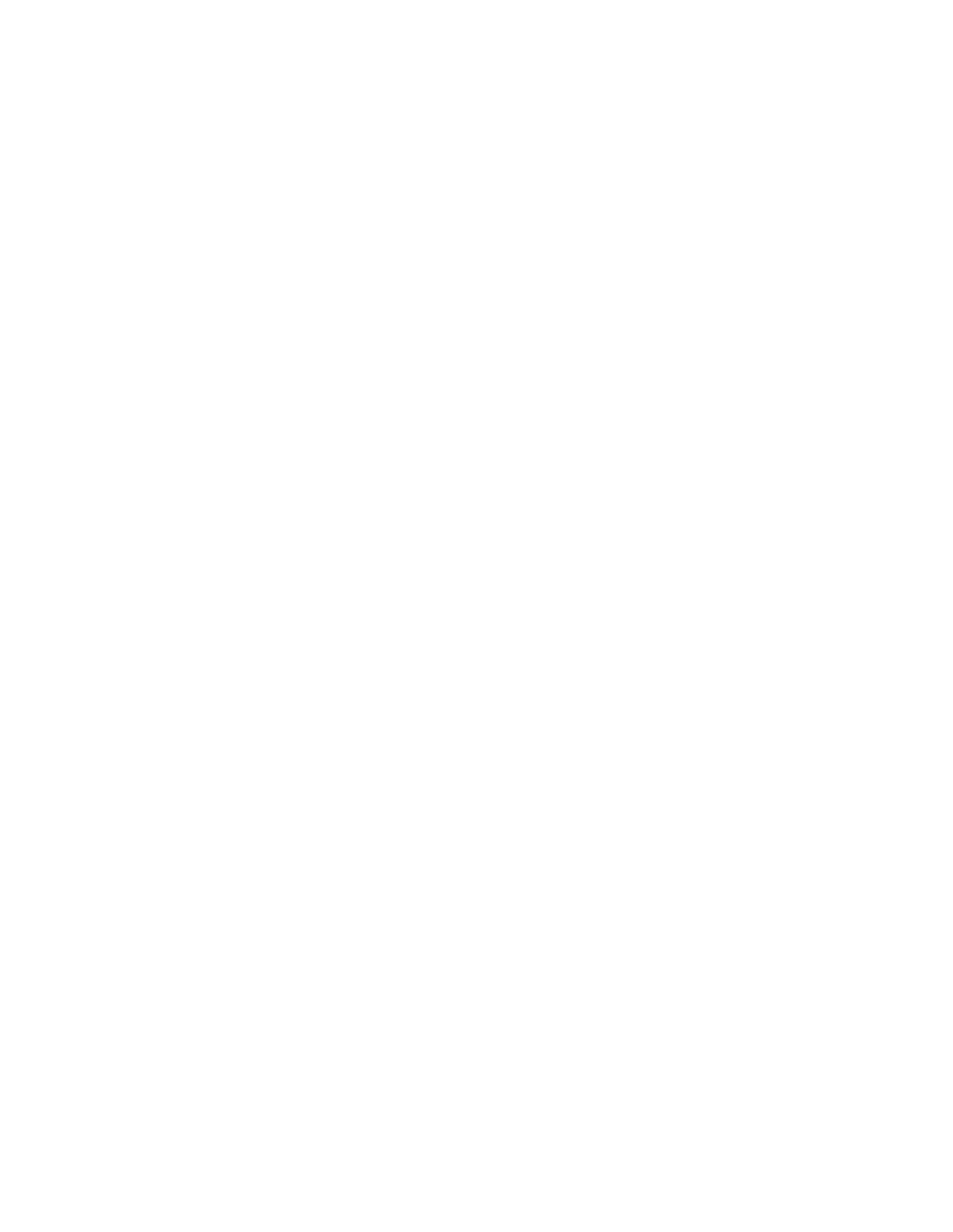## **LIST OF TABLES**

|--|--|--|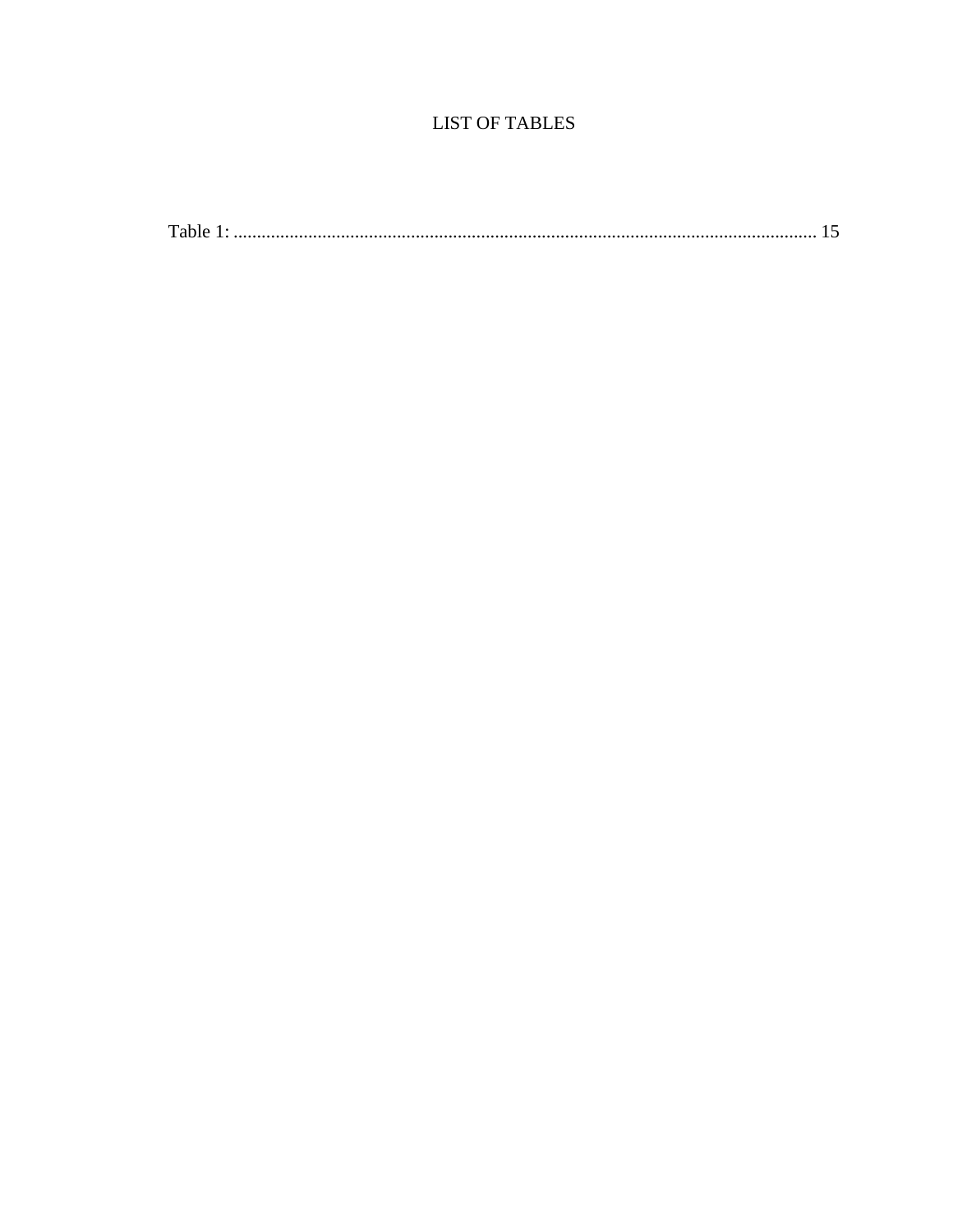#### <span id="page-10-0"></span>**Introduction:**

The United Nations Sustainable Development Goals (SDGs) agenda specifically targets the harmful use of alcohol with Target 3.5, 'strengthen the prevention and treatment of substance abuse, including narcotic drug abuse and harmful use of alcohol' (https://sustainabledevelopment.un.org/sdg3). Alcohol's recognition in the SDGs as an obstacle to development illuminates the multi-faceted effects of alcohol across the entire development spectrum (Dünnbier & Sperkova, 2015). The World Health Organization's Global Status Report on Alcohol and Health states that, 'the harmful use of alcohol is one of the leading risk factors for population health worldwide' (WHO, 2018). 5.3 percent of all deaths worldwide are alcohol attributable and the harmful use of alcohol has direct links to many disease conditions such as HIV, tuberculosis, noncommunicable diseases, injuries, and violence (WHO, 2018). Additionally, the harmful use of alcohol has farreaching effects on other aspects of the development agenda, from poverty to gender equality and responsible consumption and production (Dünnbier & Sperkova, 2015).

Despite relatively low levels of alcohol consumption, Africa bears the heaviest burden of disease and injury attributable to alcohol (WHO, 2018). Alcohol use is the leading risk factor contributing to the burden of disease in southern, Sub-Saharan Africa in terms of deaths and disability-adjusted life years (WHO, 2018; Lim et al., 2012). Having recently passed a National Alcohol Policy, Malawi is of particular interest for alcohol policy formation and the effects of the harmful use of alcohol on development (Mwagomba, Nkhata, Baldacchino, Wisdom & Ngwira, 2018). A 2013 national research study of alcohol consumption in Malawi found that 27.3 percent of males and 1.6 percent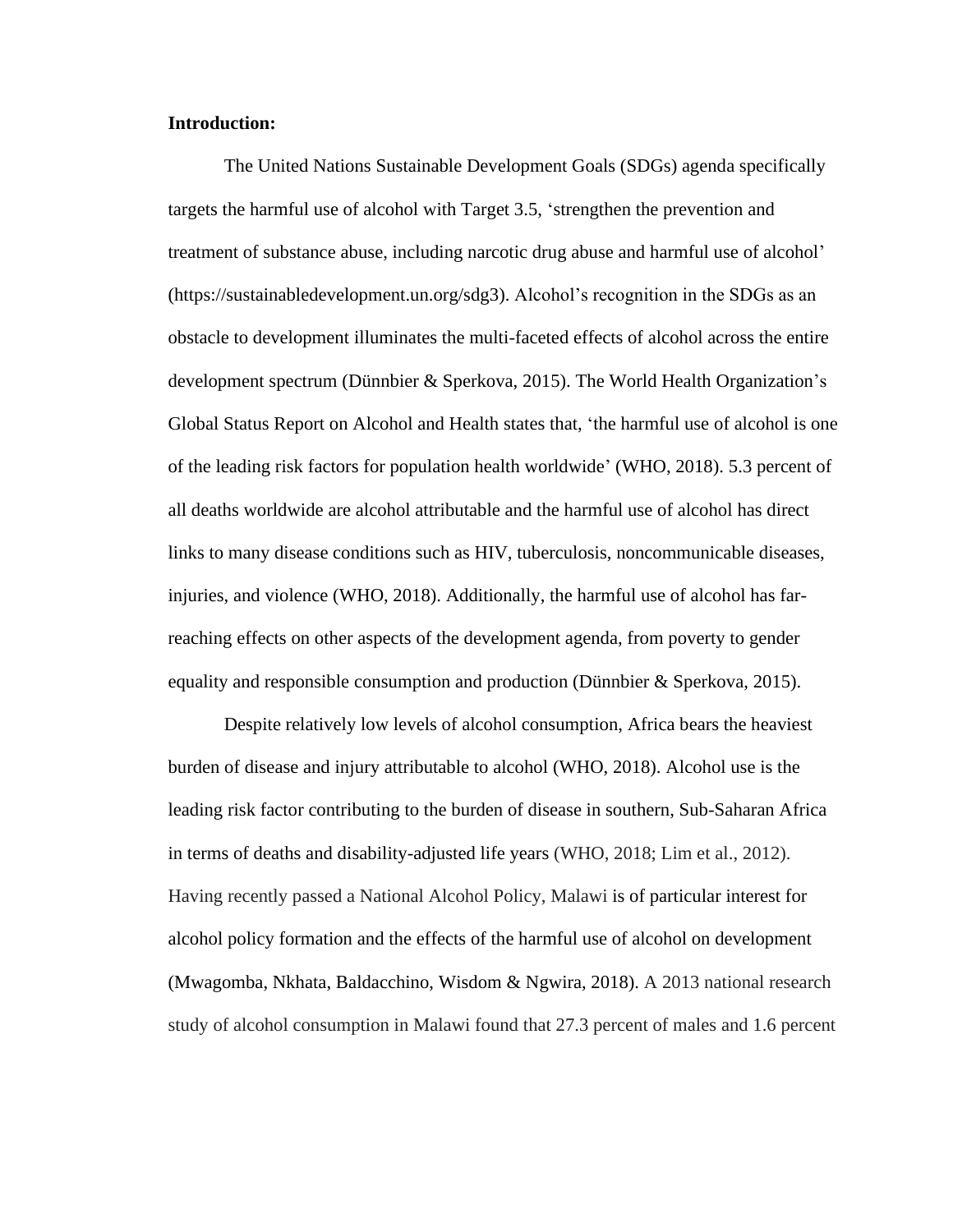of females reported having consumed alcohol within the past 12 months (Braathen et al, 2013).

Although Malawi's alcohol consumption ranks considerably low in comparison to many Western countries, much of the alcohol consumed in Malawi falls within the informal category, which can be challenging to monitor and regulate. Alcohol is considered informal or unrecorded if it falls into one or more of the following categories: (1) illegally produced alcohol, such as moonshine and/or counterfeit beverages or illegally imported alcohol; (2) homebrew/homemade alcohol without regulations; (3) alcohol that is not registered where it is consumed, or legally imported via duty free shops; or (4) surrogate alcohol not intended for human consumption (Mkuu, Barry, Swahn & Nafukho, 2019; Lachenmeier & Rehm, 2009; Lachenmeier, Taylor & Rehm, 2011; Thamarangsi, 2013). A rapid assessment of substance abuse in Malawi found that up to 90 percent of all alcohol consumed in Malawi is informal alcohol, which typically falls into the category of homebrew made without regulations (Zverev, 2008).

Informal alcohol has greater risks and leads to more harm than formally produced alcohol, as it often contains more impurities and can reach a younger consumer base due to its lower costs (Limaye, Rutkow, Rimal, & Jernigan, 2014). For example, in Malawi, the price of a bottled beer (formal alcohol) is typically around 500 kwacha (0.66 USD), while informal alcohol can be purchased for as little as 20 kwacha (0.03 USD), making it accessible even to young children and the extremely poor (Limaye et al. 2014 & WHO, 2018). Malawi's National Alcohol Policy recognizes the challenges of informal alcohol stating, 'the informal production of alcohol offers huge health risks as it is hardly monitored to assure quality control in terms of alcohol volume and amount of impurities'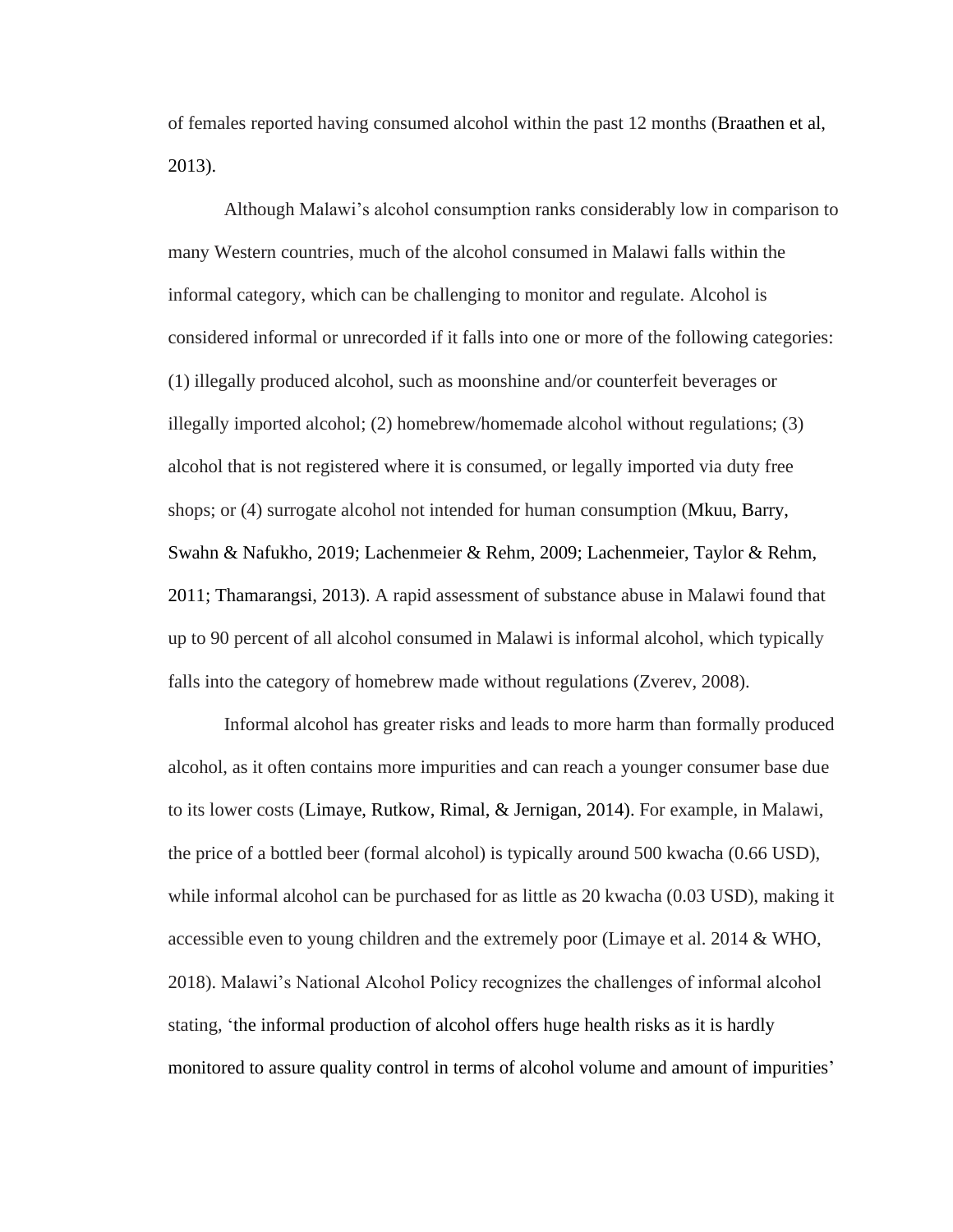(Malawi 2017). Additionally, informal alcohol is often difficult to track, and there is a lack of literature on the production and usage of informal alcohol in sub-Saharan Africa or Malawi. The World Health Organization has stressed the importance of further study to understand both the composition and production of informal alcohol, along with its regulation, both legally and culturally, in low-income countries (Limaye et al. 2014  $\&$ WHO, 2018).

This exploratory study aims to address the knowledge gap around the production and consumption of informal alcohol in Africa by focusing on the role of traditional brewers in Malawi. This research examines the complex social forces that regulate informal alcohol in rural communities, including the barriers to entry for producers as well as the policies that local and traditional authorities have implemented in their communities to mitigate the harmful use of alcohol.

#### <span id="page-12-0"></span>**Methods:**

This research was done in collaboration with the School of Agriculture for Family Independence (SAFI), a Malawian NGO based in Dowa District. The study area included all villages, a total of 14, within a 20-kilometer radius of SAFI. Data collection occurred over two separate periods from May to August 2017 and May to August 2018. To identify and contact study participants, SAFI staff members first introduced the research team to traditional brewers they were aware of through their connections with local communities. Researchers then traveled to all villages in the study area and asked people if they knew of any alcohol brewers in their communities and where to find them. A total of 24 brewers were identified.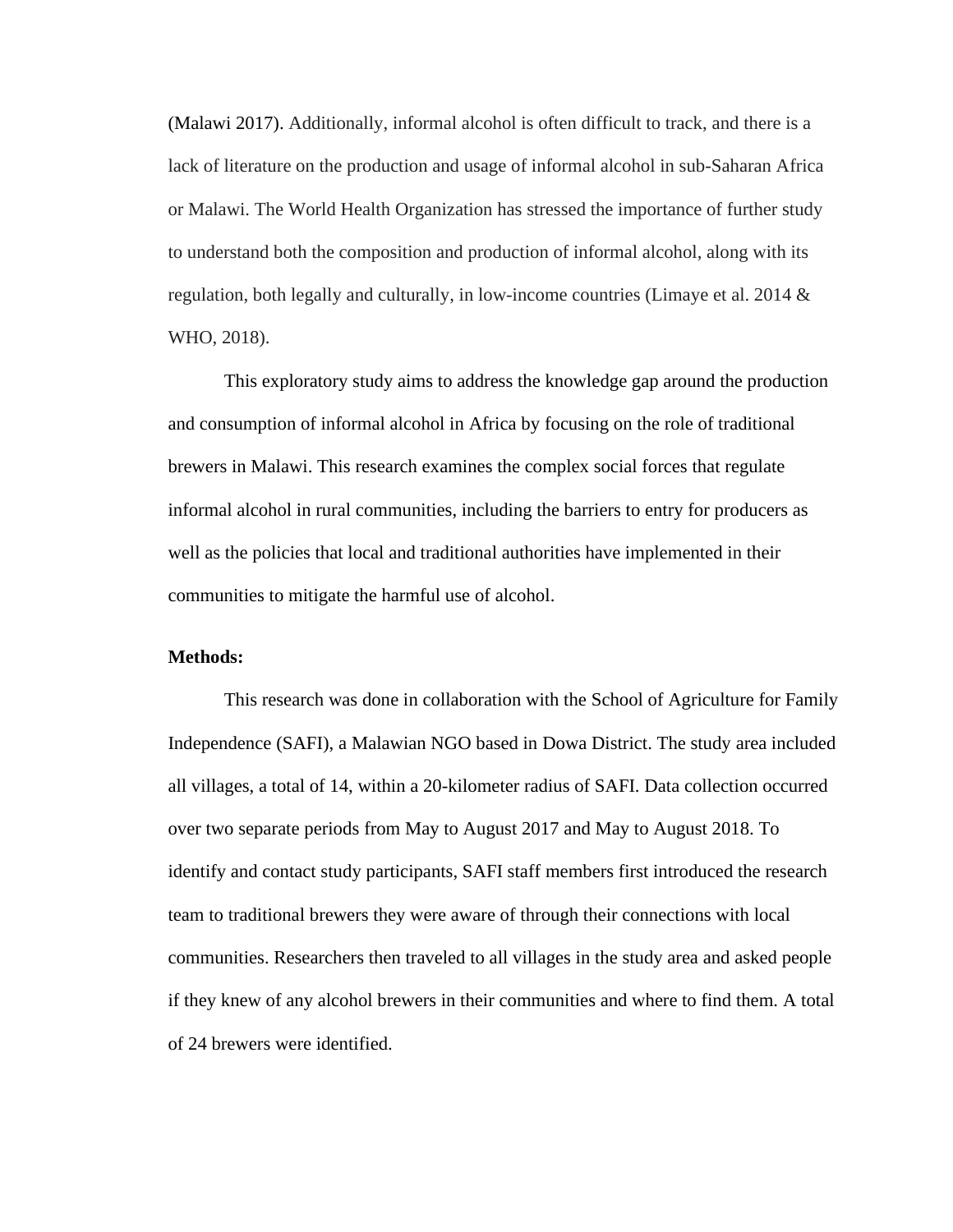After establishing initial contact with a brewer and explaining the research purpose, the research team arranged another time to return and conduct a survey to discuss the participant's experiences as a brewer of alcohol within the community. Twenty of the 24 brewers agreed to participate in the study. The remaining four either refused to be interviewed or insisted on some form of compensation for their time, which was not included as part of the study in the approved protocol.

Before beginning the research, participants were introduced to the consent form and informed that they need not participate in the research and that they could skip any question that made them feel uncomfortable. Interviews were conducted in Chichewa, the local dialect, with one trained staff member from SAFI functioning as a translator. Interviews typically lasted around 20-30 minutes. Four of the twenty participants were interviewed a second time during the summer of 2018.

Interviews included fixed response and open-ended questions that were designed to fill the knowledge gaps associated with the production and use of informal alcohol. Questions focused on the processes and methods for traditional alcohol production, the selling of alcohol, the role that alcohol plays in the personal lives of brewers, and the perceived impact of alcohol on the community. The second round of interviews included questions about brewers' business policies as well as local and tribal regulations imposed on them by community leaders. Researchers worked with a local non-profit organization, Drug Fight Malawi, in constructing the questions and verifying their cultural appropriateness.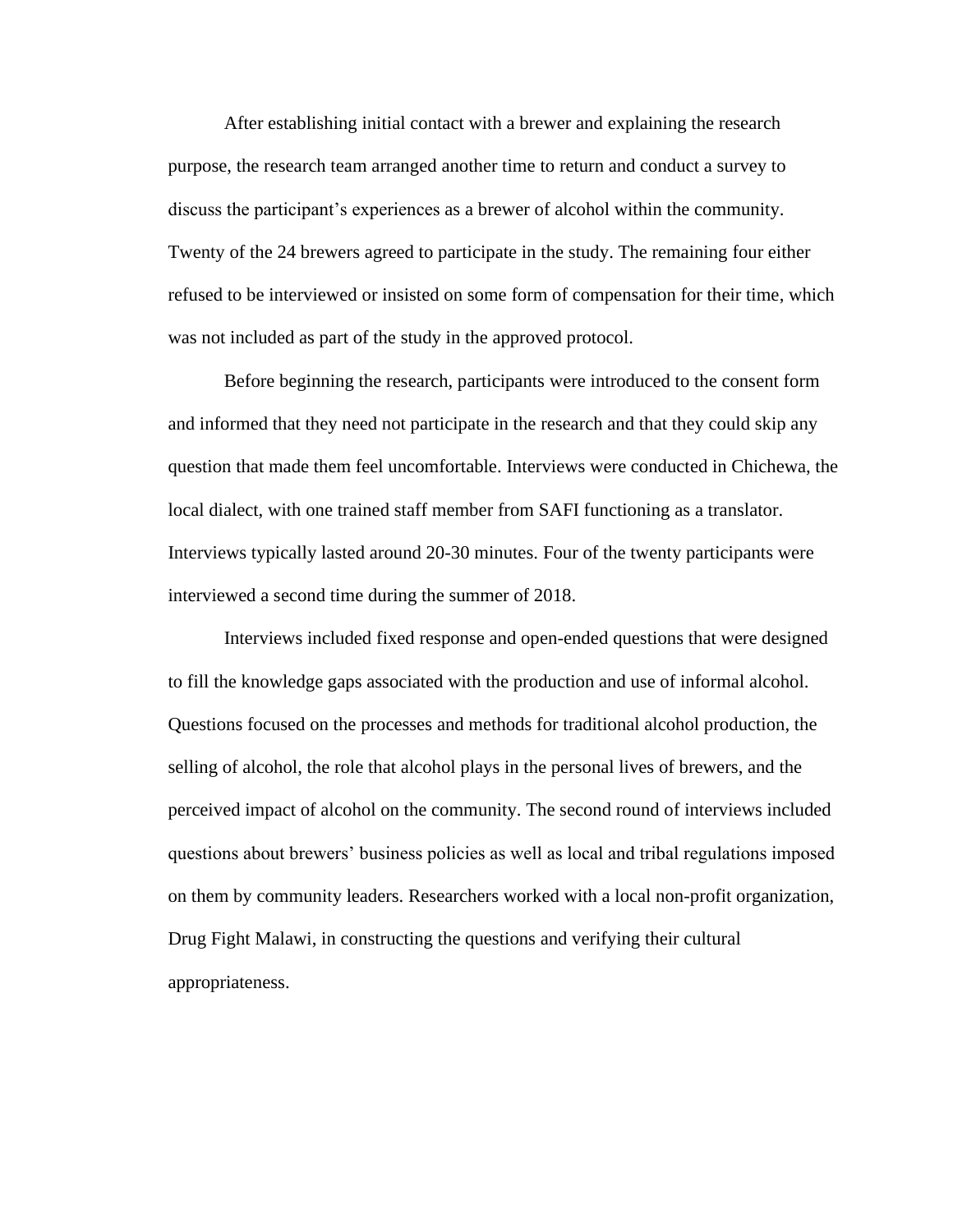Survey responses were recorded and then entered into Microsoft Excel, which was used to generate summary statistics for the fixed-response questions. The open-ended responses were reviewed and coded into common themes for further analysis.

#### <span id="page-14-0"></span>**Results:**

#### <span id="page-14-1"></span>*Demographics*

Of the 20 brewers interviewed, 13 (0.65) were women, 3 (0.15) were men, and 4 (0.20) were husband-wife couples working together in the brewing business. The average age of the brewers was 44.75 years old. Brewers had on average 5.15 children and only one brewer, a 29-year-old man, was not married and had no children. Brewers made on average 47,050 Malawian kwacha a month, or about 65 USD. However, two brewers were making 100,000+ kwacha (about 140 USD) a month. The vast majority of brewers (0.85) said their source of income came from both farming and brewing while only three (0.15) said their income came solely from brewing alcohol.

#### <span id="page-14-2"></span>*Types of Alcohol*

Within the relatively small geographical area of the study, brewers produced a wide variety of different types of beers, wines, and spirits (See Table 1). There were noted differences in composition and production methods even within the same type from brewer to brewer. Almost half of the brewers (0.40) produced more than one type of alcohol, with one brewer couple regularly making four different types of alcohol. Beer was reported as the most common type.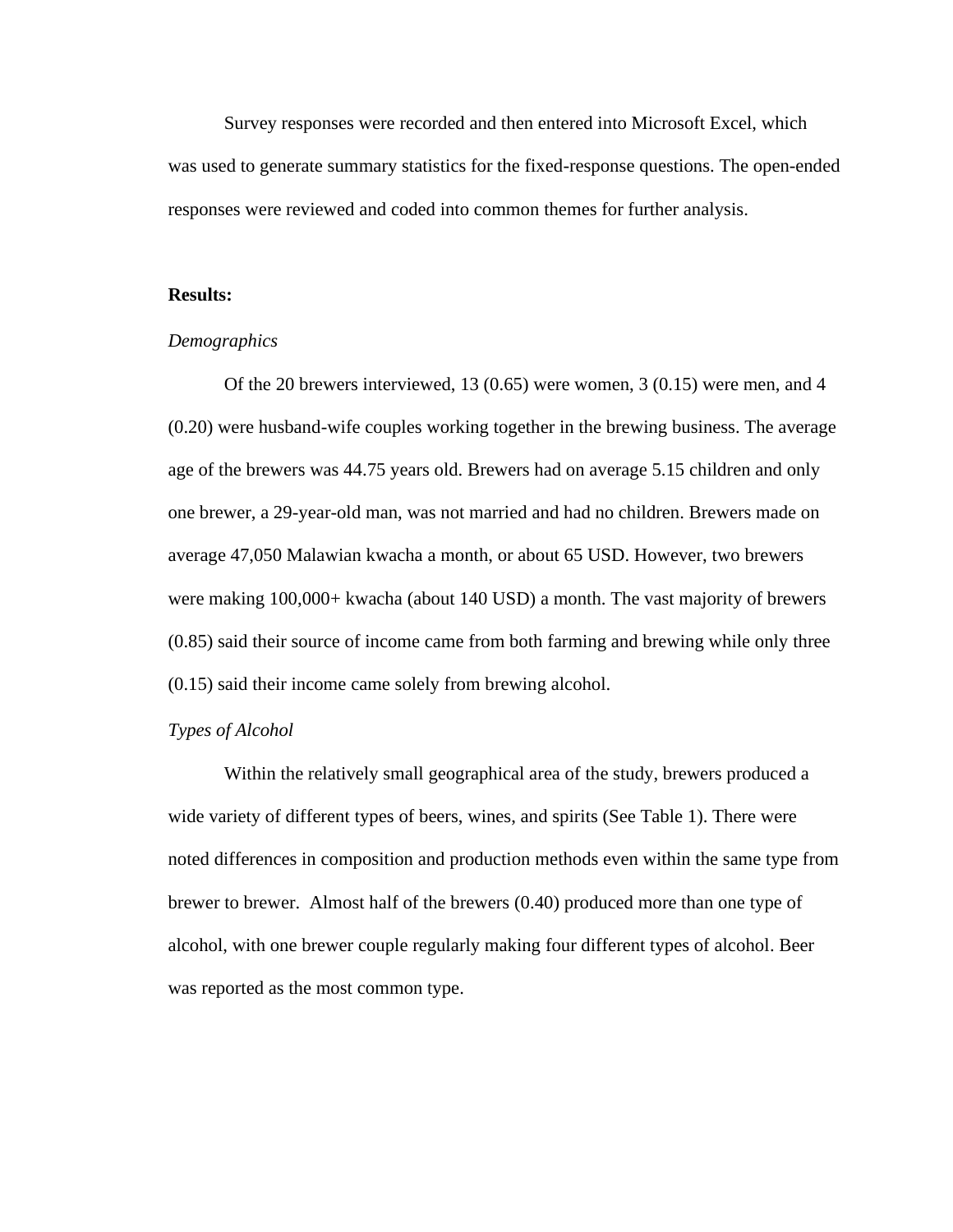<span id="page-15-1"></span>

| Table 1:                 |          |                |  |  |
|--------------------------|----------|----------------|--|--|
| Type of Alcohol Produced |          |                |  |  |
| Beer                     |          | 17             |  |  |
|                          | Chinkoke | 8              |  |  |
|                          | Masese   | 7              |  |  |
|                          | Chombote | 1              |  |  |
|                          | Ntonjane | 1              |  |  |
| Spirits                  |          | 7              |  |  |
|                          | Kachasu  | 5              |  |  |
|                          | Derunde  | $\overline{c}$ |  |  |
| 'ine                     |          |                |  |  |

Many of the brewers were producing thousands of liters of alcohol each year, especially if they were producing a beer product. One brewer said she was producing 200 liters of wine and 400 liters of *masese* once or twice a week. The beer and wine products had similar prices depending on the brewer, with a liter averaging between 150 and 200 Malawian kwacha (0.21-0.27 USD). Those who were making spirits produced only around 20-30 liters as the portion sizes for sprits were much smaller*. Kachasu,* a popular local spirit, was significantly more expensive with a 300 ml bottle costing 450 Malawian kwacha (0.62 USD). Brewers often utilized hollowed out gourds that had been dried to function bottles to serve their products.

#### <span id="page-15-0"></span>*Composition and Production of Alcohol*

There was a wide diversity of composition and production methods for each of the categories of alcohol produced among participant brewers. The basic ingredients for beers and spirits consisted of maize, sugar, water, and yeast, with some brewers using millet flour. The maize came in a variety of forms including raw maize, maize bran, maize flour and soaked maize that had been allowed to start growing. The basic process for making beer consisted of cooking porridge out of maize flour and adding either the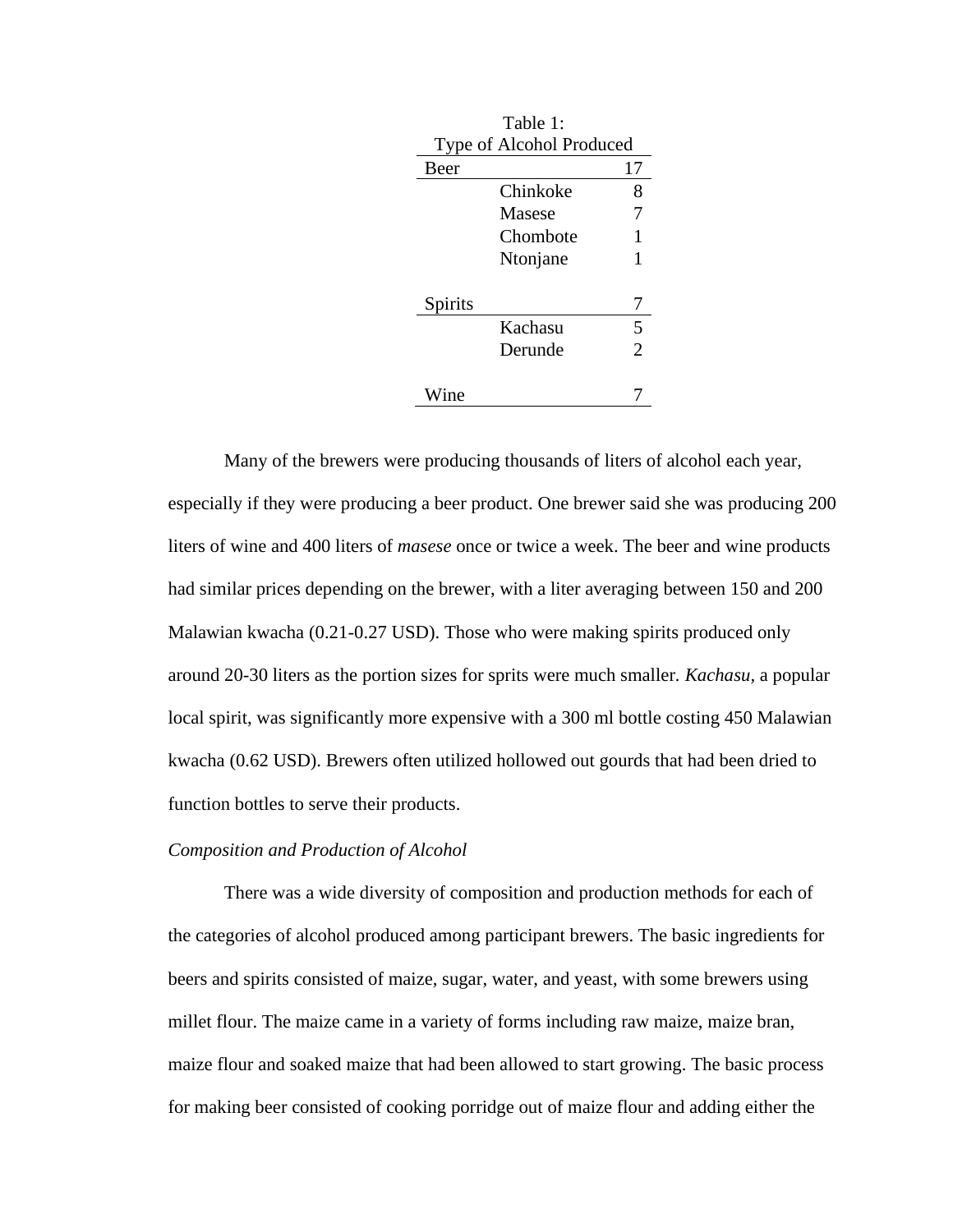raw maize or soaked maize to the porridge before boiling it all together multiple times a day over a few days. The mixture was then placed in pots and allowed to ferment for around three days until it was ready to be served.

The process for the spirits was more complicated and included a distillation process. One brewer's process started with soaking the maize bran, yeast and sugar for three days. She would then put the mixture on the fire and allow it to reach a high temperature before removing it and wrapping it with plastic paper in a distillation device with pipes that allow for the steam to run off into bottles attached to the device. Once the steam flowed through the device into the bottles it changed back to liquid form. Since the first five bottles of each brew are too strong to drink without dilution, she puts them aside and adds them to later bottles.

The main ingredients for wine were tea leaves, sugar, milk and yeast, with only one brewer using fruits such as mangoes, bananas, oranges, and strawberries. The basic process consisted of boiling the tea leaves, often with sugar, and then adding yeast after allowing the brew to cool. Brewers would then let the mixture ferment overnight. In the case of the brewer who used fruits in his wine, an extra step was included where he added the fruits and let the mixture ferment for seven days.

#### <span id="page-16-0"></span>*Inherited Occupation*

A key theme was that alcohol brewing was a family business passed through matriarchal lines from mother to daughter. Most of the brewers (0.75) had a family member from a previous generation who brewed alcohol. Brewers were most likely to have a mother who was a brewer (0.40) followed by a grandmother (0.20), father (0.15) and aunt (0.05). Among brewers who had family members who brewed alcohol, all but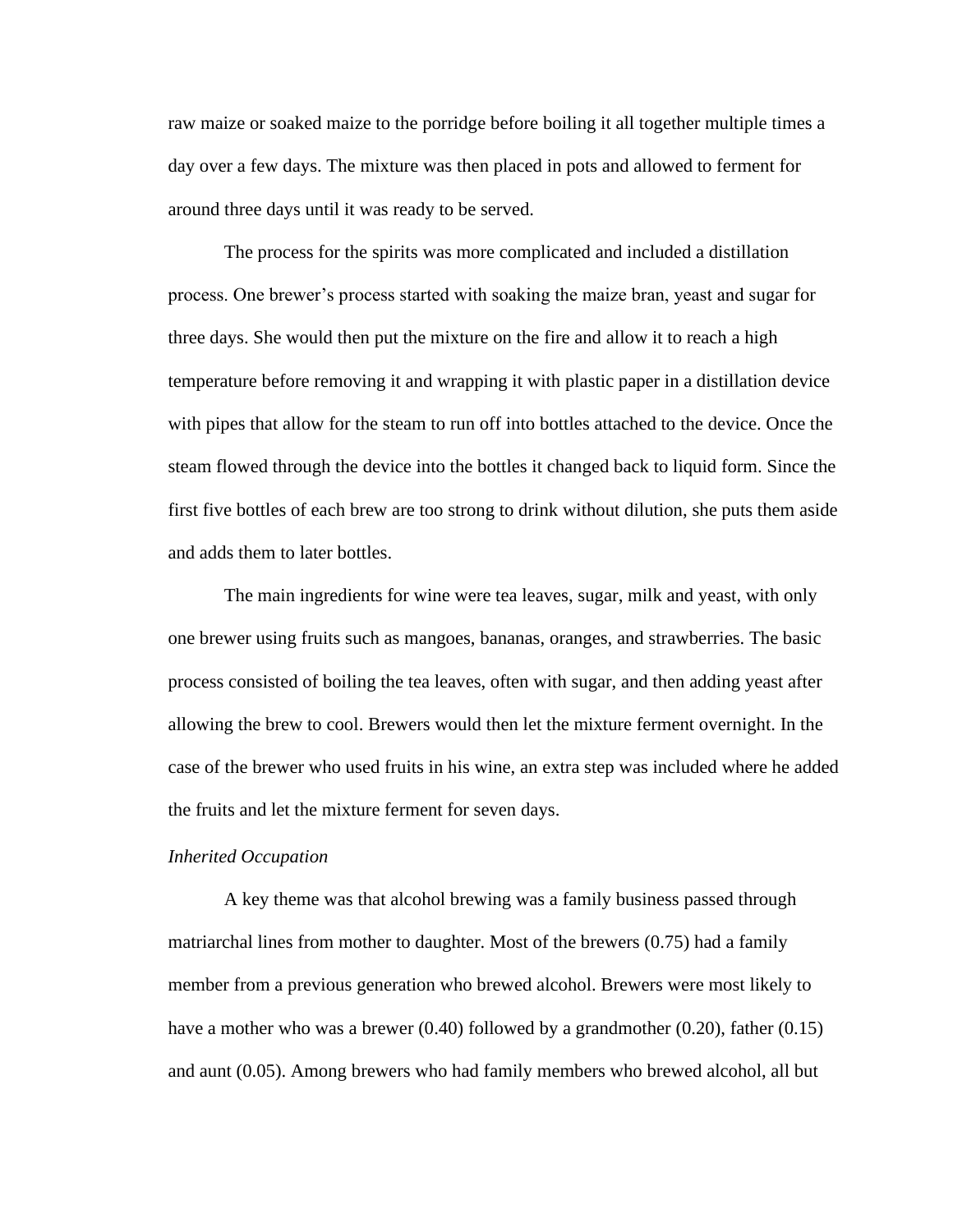one of them were taught how to brew alcohol by that family member. Thirteen (0.87) were taught either by their mothers or another female relative in their family and have continued the business in their own families. One brewer even mentioned that she had started teaching her 10-year old daughter how to brew alcohol.

#### <span id="page-17-0"></span>*Financial Impact of Alcohol on Brewer's Families*

Many brewers mentioned how their income from alcohol production has provided them with vital financial support for their families. When asked what would happen to their families if the brewing of alcohol was made illegal or they were unable to sell alcohol anymore, all but three of the respondents mentioned that they would become very poor or that their family's survival would become very difficult. One woman said that, 'survival would be too hard, (we) can't survive.' Another woman said, 'If we had to stop (brewing and selling alcohol), we would end up losing some of our children because I would not be able to support them. I also support all my grandchildren.' Additionally, many brewers mentioned that money from brewing has enabled their children to gain educations that would have been inaccessible without the added income. One man reported that he sent all four of his children to secondary school with the alcohol income and that three of them have already graduated, a rare feat in this area of Malawi. Other brewers also mentioned how they are able to pay for secondary school fees or primary school uniforms for their children through their alcohol businesses.

One woman mentioned that if she was no longer able to brew alcohol it, 'would be hard, because I am used to having money daily.' She went on to explain that the money that she earns through her alcohol business is hers and that she does not have to share it with her husband, noting that all of her children are in school.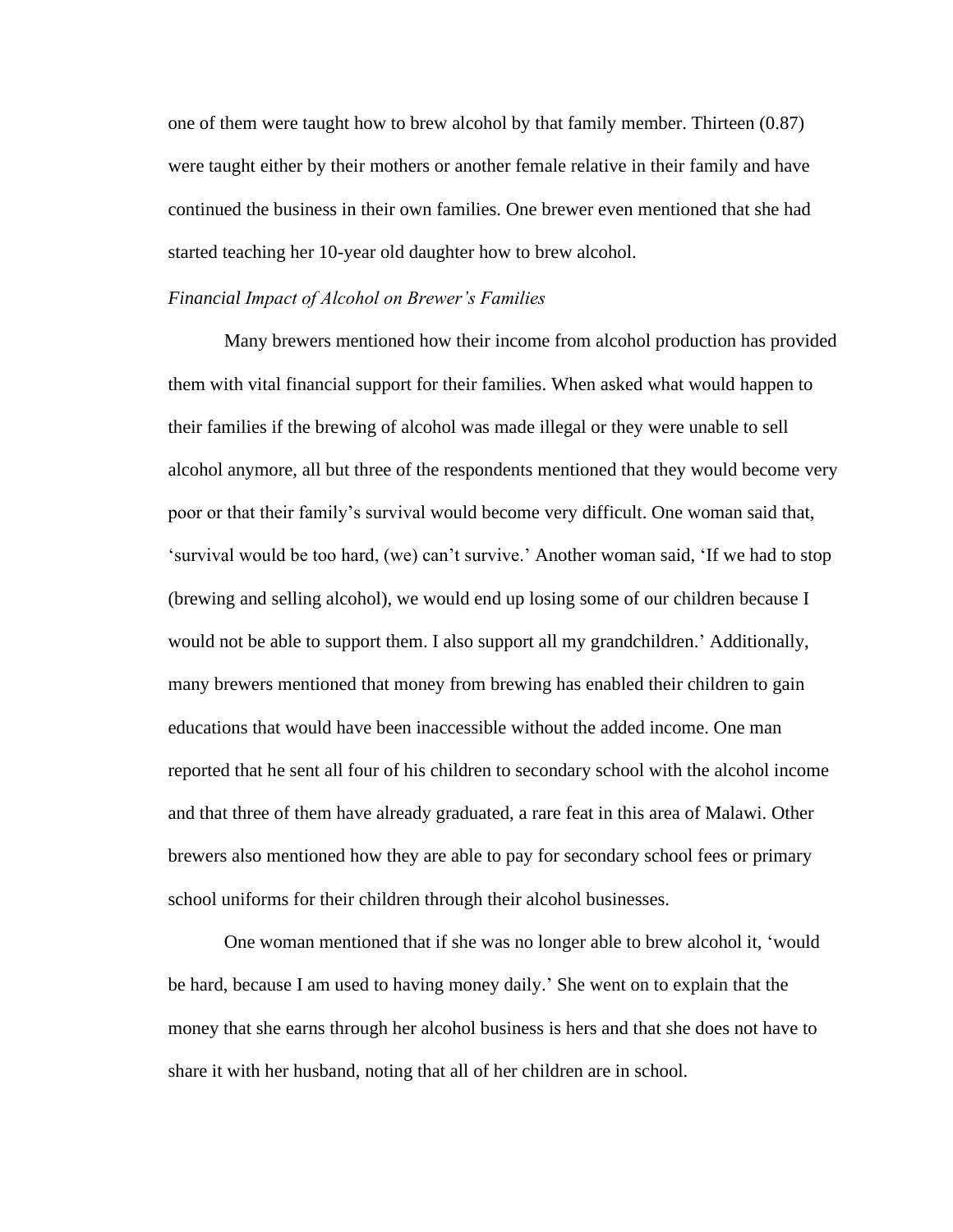Brewers also highlighted how the income from their family alcohol business had supported them as children. One brewer mentioned that the extra income allowed her family to purchase school uniforms and pay school fees. Another mentioned that her father had passed away when she was very little and that their mother had taken care of the whole family through brewing alcohol. Another brewer whose mother had died when she was only two weeks old said that her grandmother was able to support her through brewing beer. Another brewer simply put, 'my life was only sustained by brewing beer when I was growing up.'

#### <span id="page-18-0"></span>*Role of Brewers in Community*

Brewers reported different perspectives on the role they play in their communities. An important finding was that many of the brewers were also moneylenders in their community. More than half (0.65) of brewers mentioned that they had lent or were currently lending money to people in their communities. One woman mentioned that she lends money to local chiefs who come asking her for money. Another said that parents take their children to the hospital with her money. One of the brewers who was not currently lending money remarked that she had stopped lending because, 'people didn't pay me back because I am a woman.' Not all of these lenders were lending for the income made off of interest. Two of the moneylending brewers mentioned that they loan out money without interest, as one said, 'if they get 5, they give back 5.'

In addition to lending money, brewers explained other economic impacts that their businesses have on the community. Two different brewers mentioned that their businesses create an economy because it provides the community with opportunities to sell fruits and other ingredients to each other. One couple reported that people use their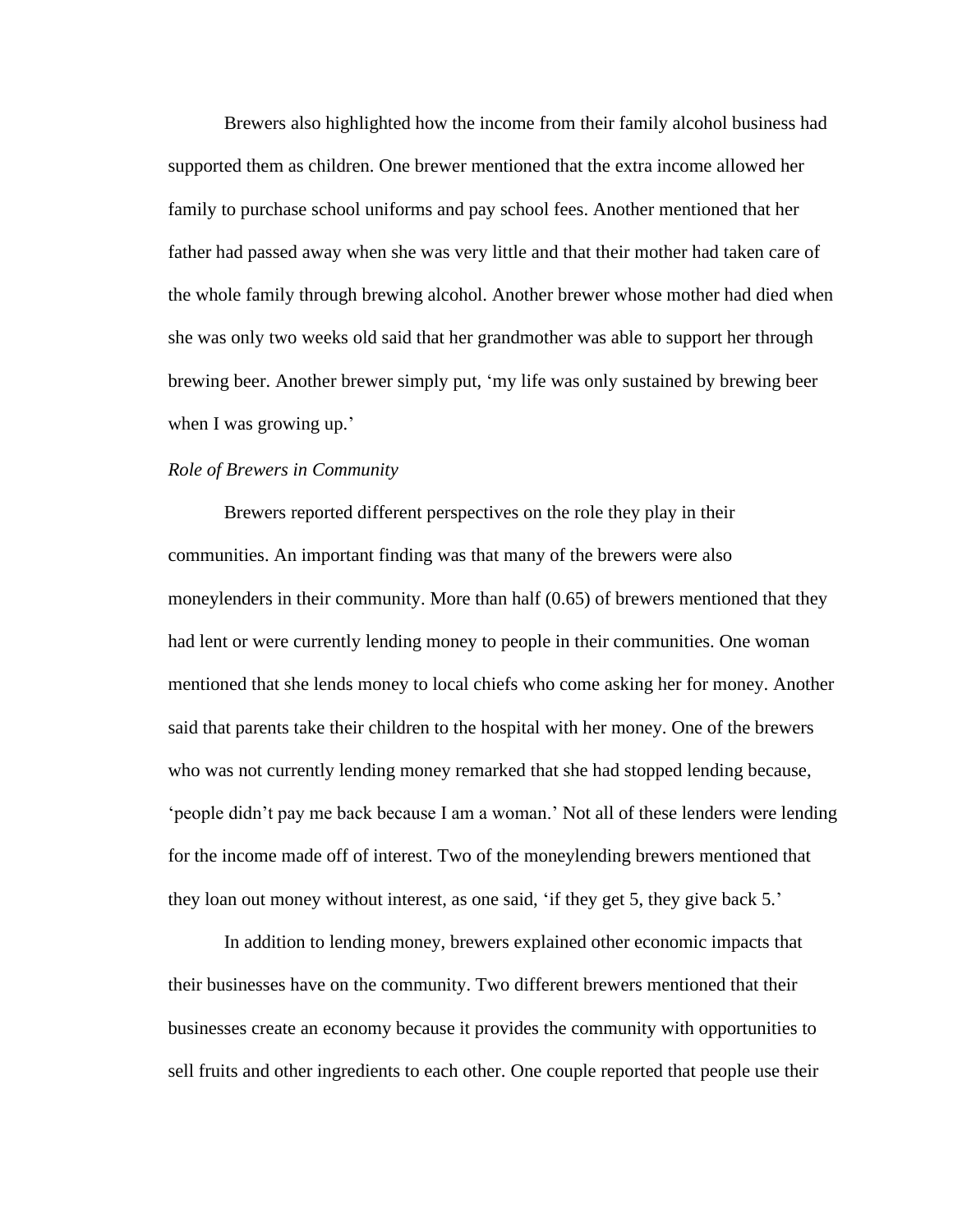house as a meeting place to sell goods because people already come to sell firewood and maize bran to them for the alcohol brewing.

#### <span id="page-19-0"></span>*Role of Alcohol in Community*

The brewers had mixed responses to the question, 'What role does alcohol play in your community?' Almost half of the brewers (0.45) responded to this question by either saying they don't know or they don't really care about the role of alcohol in their community. One woman said that, 'I don't know (alcohol's) effect, I just know what goes into my pocket.' This was similar to other respondents who said that they just focused on selling the alcohol and their business and not on the effects of alcohol on the community. Some brewers, however, did recognize negative effects of alcohol within their communities. One brewer mentioned that, 'Alcohol is not helping. When they are drunk there is nothing they do. When someone is drunk there is nothing good they can do.'

Another key theme was a common brewer belief that alcohol functioned as a motivating factor for the local people to work hard. One woman said, '(Alcohol) is one way to give them a motivational start. If they want to drink, they realize they have to work or do piecework in order to drink.' Another said, 'Beer is helping them (the community) because they try their best so they can find extra money to drink. They find pieceworks so they have money to drink.' Lastly, another brewer, commenting on the social opportunities provided by her business, explained that alcohol gives people time to chat and relax.

#### <span id="page-19-1"></span>*Alcohol-Related Violence*

When asked if they hear about their patrons becoming violent or sexually abusive when they are drunk, only two brewers stated that they had never heard of violence or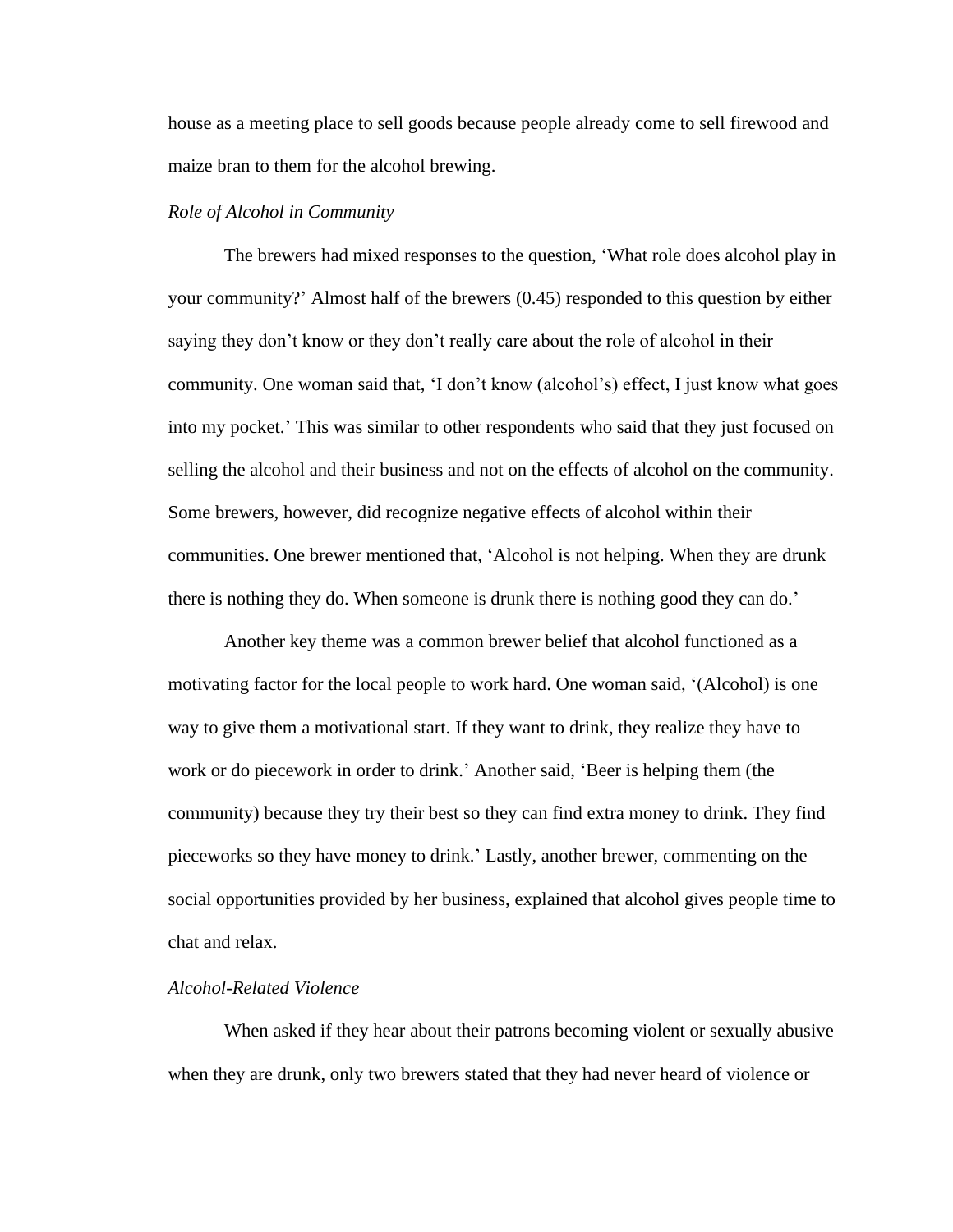sexual abuse among their clients. The vast majority (0.61) mentioned that this had only happened a few times or rarely. Another quarter of brewers said that they had heard of their patrons becoming violent or sexually abusive either sometimes, most of the time, or all the time.

Many of the brewers expanded on what they do to mitigate or limit violence among their patrons. Considering how all of the brewers sold their alcohol at their homes and not at a community center, preventing violence was personally important to these brewers. Many of these brewers mentioned that they had personal rules governing fighting at their businesses. Most of them have no fighting rules and others have policies where they will report people who continue to fight to the chief if they will not stop fighting. Two brewers mentioned that they have a rule that those who initiate violence at their homes will not be welcome back. Another said that her husband controls the fights and quarrels. Two other brewers mentioned that they have licenses from the police so that they can report people who have initiated violence, although the existence of such a license was not verified by the research personnel. Other brewers, however, seemed to be more complacent or burnt-out with their approach to limiting violence among their clients. One man said that violence does happen and 'you have to be patient and calm them down…I handle my customers well.' One woman said that 'violence happens but I am a woman and I don't throw them away because they won't come back.'

When asked whether or not they thought that alcohol makes people more likely to be violent or abusive to others all but three brewers said that they did not think so. Two of the brewers who did think alcohol made people more likely to be violent mentioned that it depended on the type of alcohol. The other brewer who thought alcohol made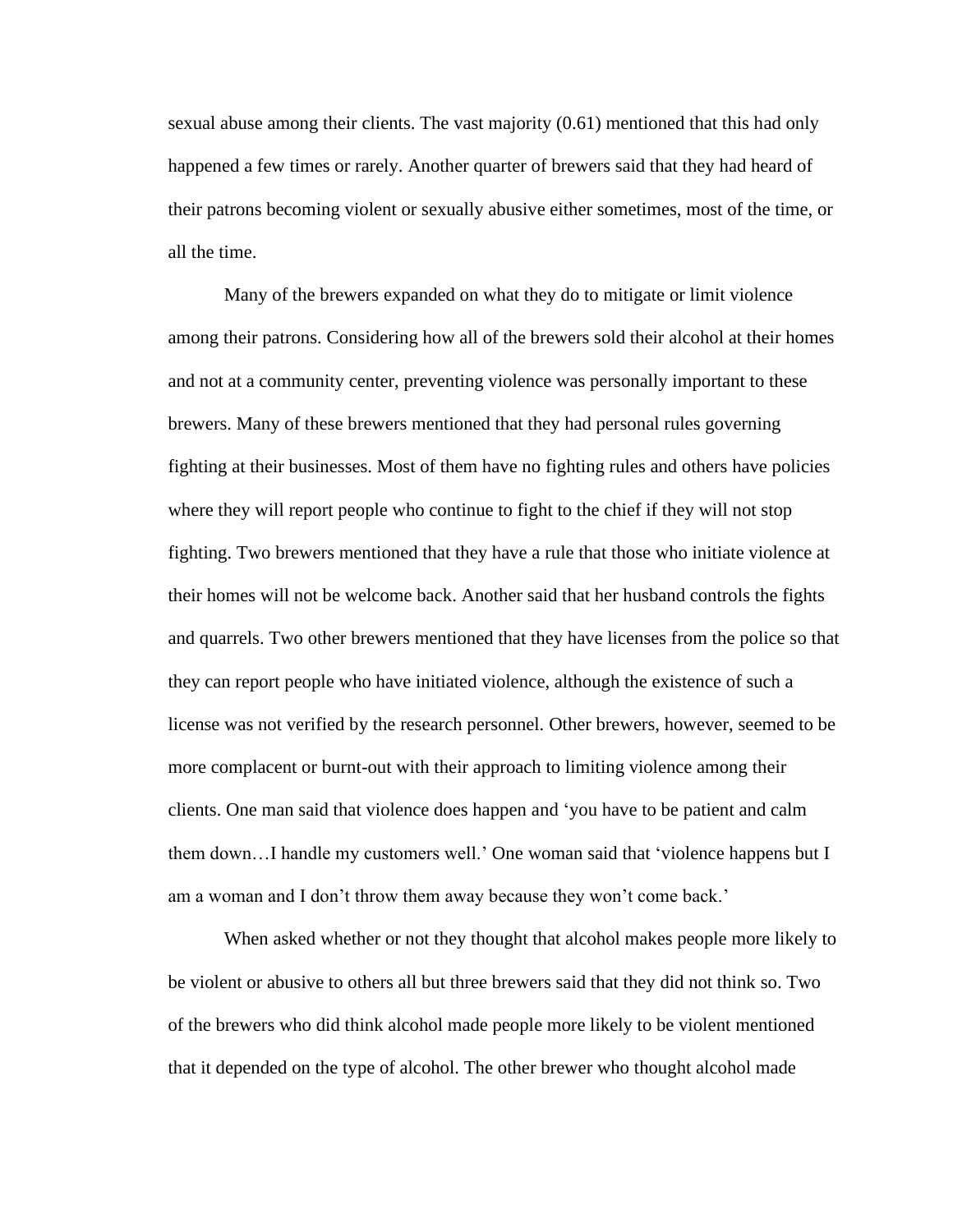people more likely to be violent said that, 'alcohol is used as a shield,' and that those who commit violence will just say, 'Oh, I was drunk' to shirk responsibility for their actions. This was also a recurrent theme among those who didn't think that alcohol made people more likely to be violent. Many brewers (0.30) mentioned that alcohol was a shield or that violence is planned beforehand and then perpetrators outsource the blame to the alcohol. Another prominent theme among those who disagreed was that violence is something that people are born with and that alcohol doesn't affect that inborn tendency to be violent or not be violent, with 35 percent of brewers saying that violence was an inborn quality.

#### <span id="page-21-0"></span>*Regulation*

When asked about what types of regulation are in place over their businesses, many brewers mentioned a chieftain-initiated curfew requiring them to finish selling alcohol and close up their shops by a certain time, typically 6pm or 8pm. One of the brewers mentioned that this policy was to prevent the drunks themselves from being robbed at night and to protect the livestock in the community. This brewer reported that there were people in his community who would say they were going to drink but would then steal animals and come back as if they had been to the brewers. In order to prevent this from happening, his community instituted curfews and a rule that anybody found drunk outside after 9pm will be reported to the police.

Many of the brewers also had personal, and in some cases, community policies where they were required to feed anybody who shows up to their business who hadn't already eaten—especially if they were selling the strong spirit *kachasu*. This was to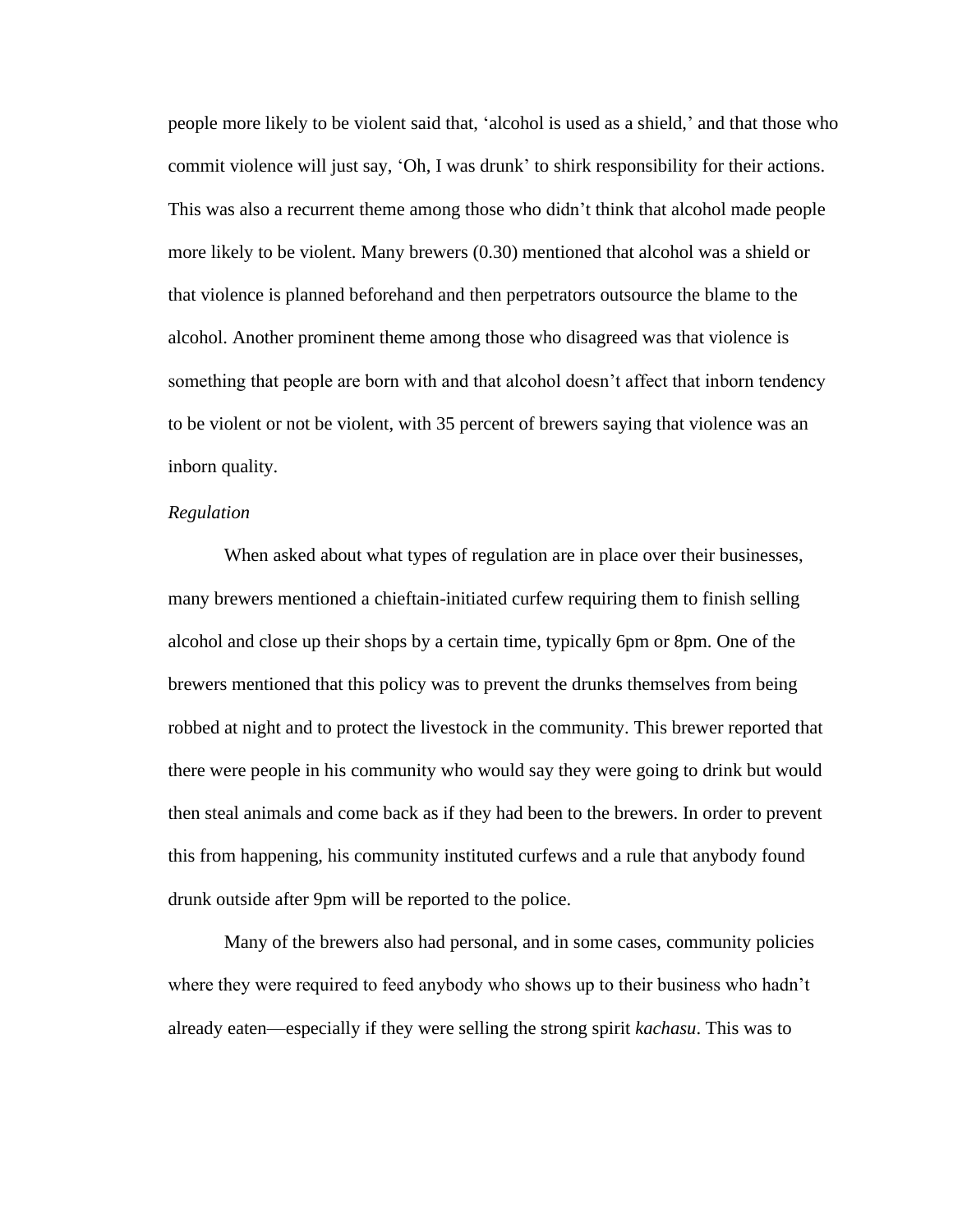prevent the perceived negative health effects – e.g., fatal alcohol poisoning, excess drunkenness, etc. – from drinking on an empty stomach.

There was a mixed response when the brewers were asked about whether or not the government should become involved in regulating their businesses. One brewer thought that the regulation should be left to the chief as they are the ones naturally in charge of the village. She was concerned that if the government got involved, they would impose fees that would make her business less profitable. However, other brewers seemed welcoming of government regulation. One brewer mentioned regulation would help with the security at her business by making it possible for her to show an official certificate and go through the proper procedures to deal with violence. Another brewer thought that government regulation would allow her to access government loans because a vetting process would allow her to show that she is serious about her business.

#### <span id="page-22-0"></span>**Discussion:**

Local brewers are deeply engrained in local culture and play key roles in their communities. They stimulate small economies as they give many people a market to sell their products, an important function in these isolated rural communities. Brewers often function as moneylenders, giving local people access to capital to start businesses or pay for emergency health costs or funerals. Additionally, the brewing businesses are incredibly important for the brewers themselves and their families, and many of their families have achieved significant economic mobility and progress through the family business. These families rely heavily on the income generated through alcohol brewing and without this extra income many would be in dire circumstances.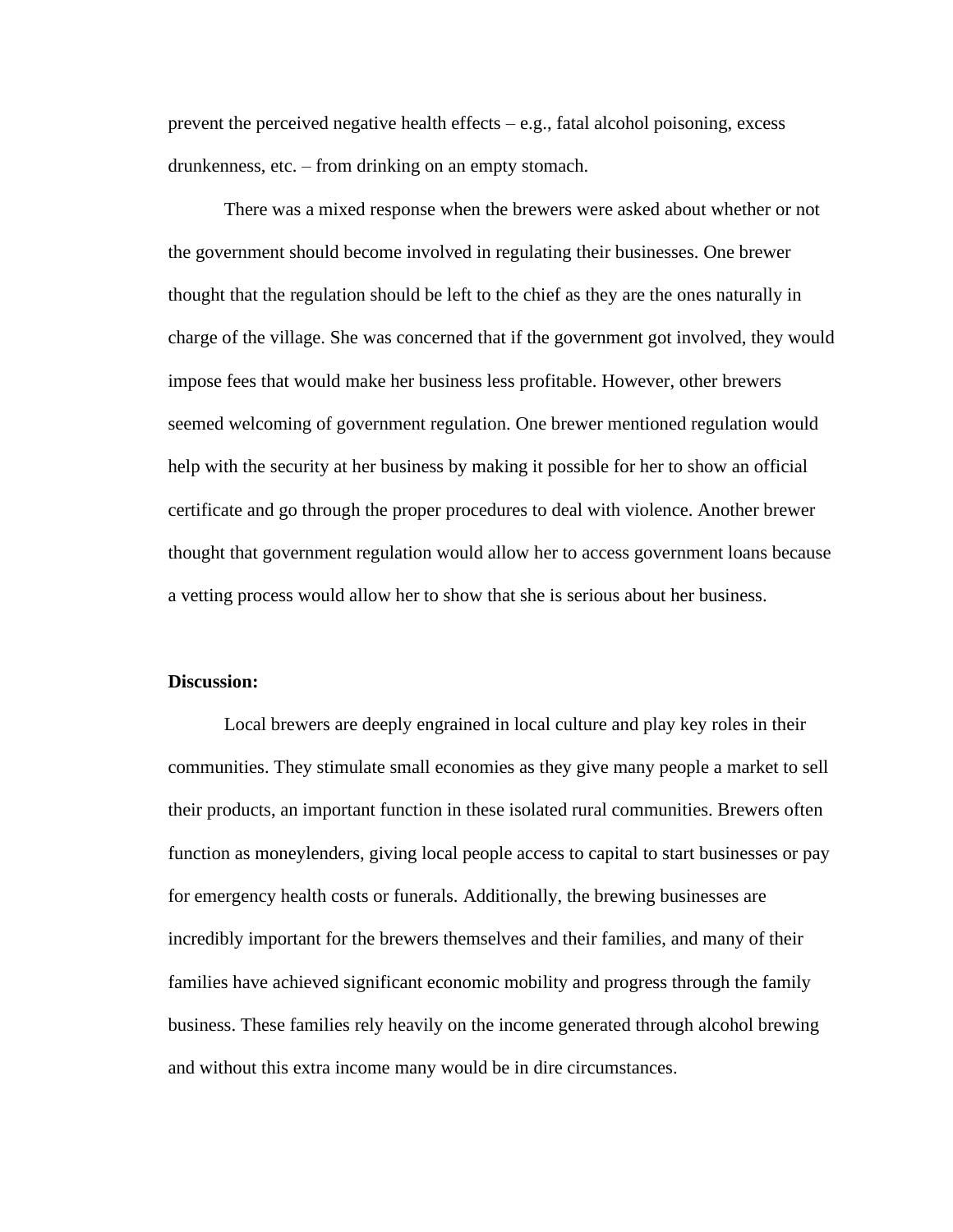From a gender perspective, brewing alcohol was one of the only business options available to women in these rural communities, and it granted them disposable income that oftentimes was their own. Their brewing businesses function as an empowering institution where they can make their own money and have autonomy over financial decisions. Oftentimes, these female brewers had chosen to use their profit to invest in their children's education. However, it would be a mistake to assume that this is an ideal option for these women. They are occasionally subject to harassment and violence at their own homes and, despite their business success, sometimes feel they do not receive full repayment from borrowers due to their gender.

Policymakers seeking to regulate informal alcohol production and consumption should be aware of the inherent complexities of this issue and make sure to consider the important role of alcohol in these people's livelihoods. While many of the brewers did seem open to regulation, they were primarily looking for information on how to ensure more clean brewing procedures and to create higher quality product. In terms of key areas for policy development to limit the harmful use of alcohol, focusing on sanitation and cleanliness issues are potentially effective interventions. Additionally, limits on operating hours and closures during critical periods (such as harvest and other community events), can limit the potential negative effects of alcohol on community economic productivity. Providing brewers some sort of legal authority to prevent or report violence at their establishments could help limit instances of violence and sexual assault.

Considering the remote location and the deep cultural significance of these brewers within their communities, chieftains are likely the best option for development and enforcement of policies to reduce the harmful use of alcohol in rural Malawi.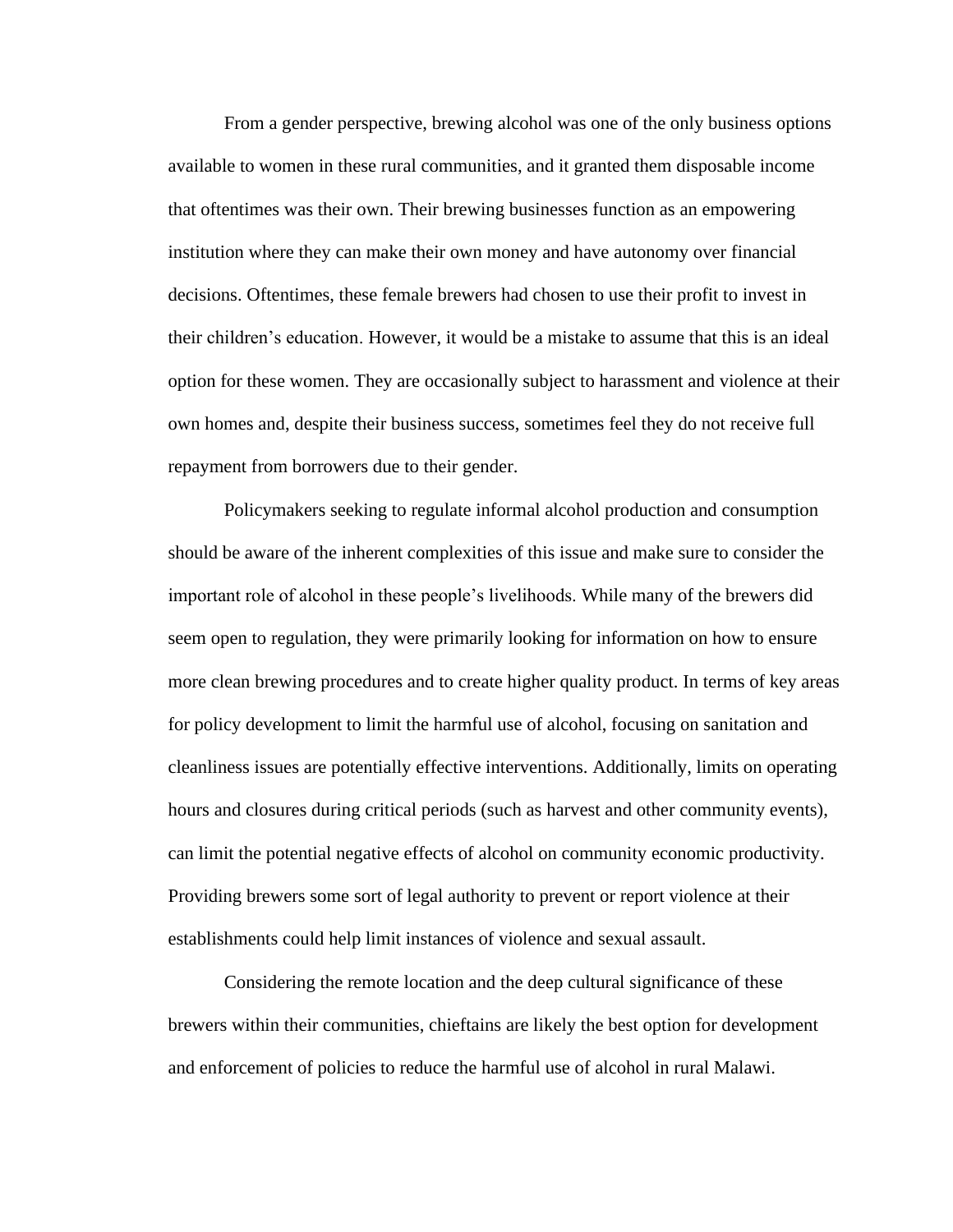Chieftains are deeply respected and many of them have already taken measures to limit alcohol use during critical times such as during harvest. Furthermore, utilizing chieftains will likely be more successful than government regulation as these areas are very remote and the people feel distant from a centralized government in urban centers. Establishing or utilizing preexisting networks of chieftains to share their experiences on what is working in their communities to limit the harmful use of alcohol and allowing for peerto-peer influence could lead to faster adoption of recommendations than a top-down approach.

This study provides the most comprehensive look into the community roles of traditional brewers of alcohol and the complex social norms and institutions that govern alcohol consumption at a local level in Malawi. While providing a potential framework for research on similar topics outside of our research area, our findings are not generalizable to other populations as alcohol production and consumption is deeply integrated into local custom and culture. Further research on these topics in other populations is necessary to gain a more complete understanding of informal alcohol production and consumption in Malawi and Sub-Saharan Africa. Additionally, continued research on these topics, especially opportunities for informal regulation through traditional authority, will help to inform policymakers on the most viable policy alternatives for mitigating the harmful use of alcohol in this area of Malawi

#### <span id="page-24-0"></span>**Conclusion:**

Local brewers of alcohol play important societal roles in their communities in this rural part of Dowa District, Malawi. They form a key part of local economies and offer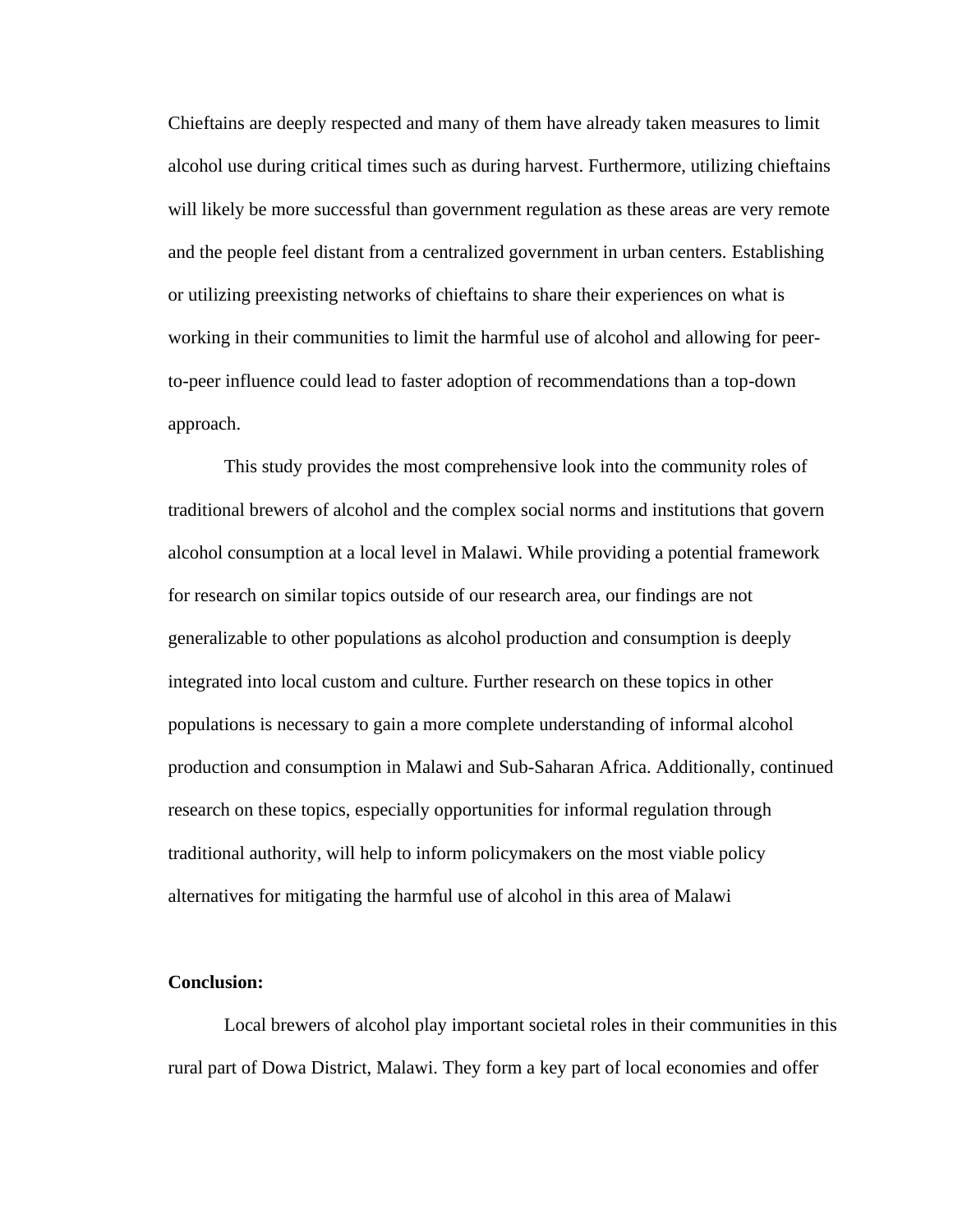access to credit to isolated communities. Many of them are aware of the harm that alcohol has in their community and are open to regulation on sanitation and health issues in addition to efforts to limit violence at their establishments. These brewers are often already regulated by traditional authority and utilizing chieftains to develop and implement policies to mitigate the harmful use of alcohol could potentially be more effective than government interventions. Understanding these micro-level interactions is critical to developing effective policy to limit the harmful use of alcohol.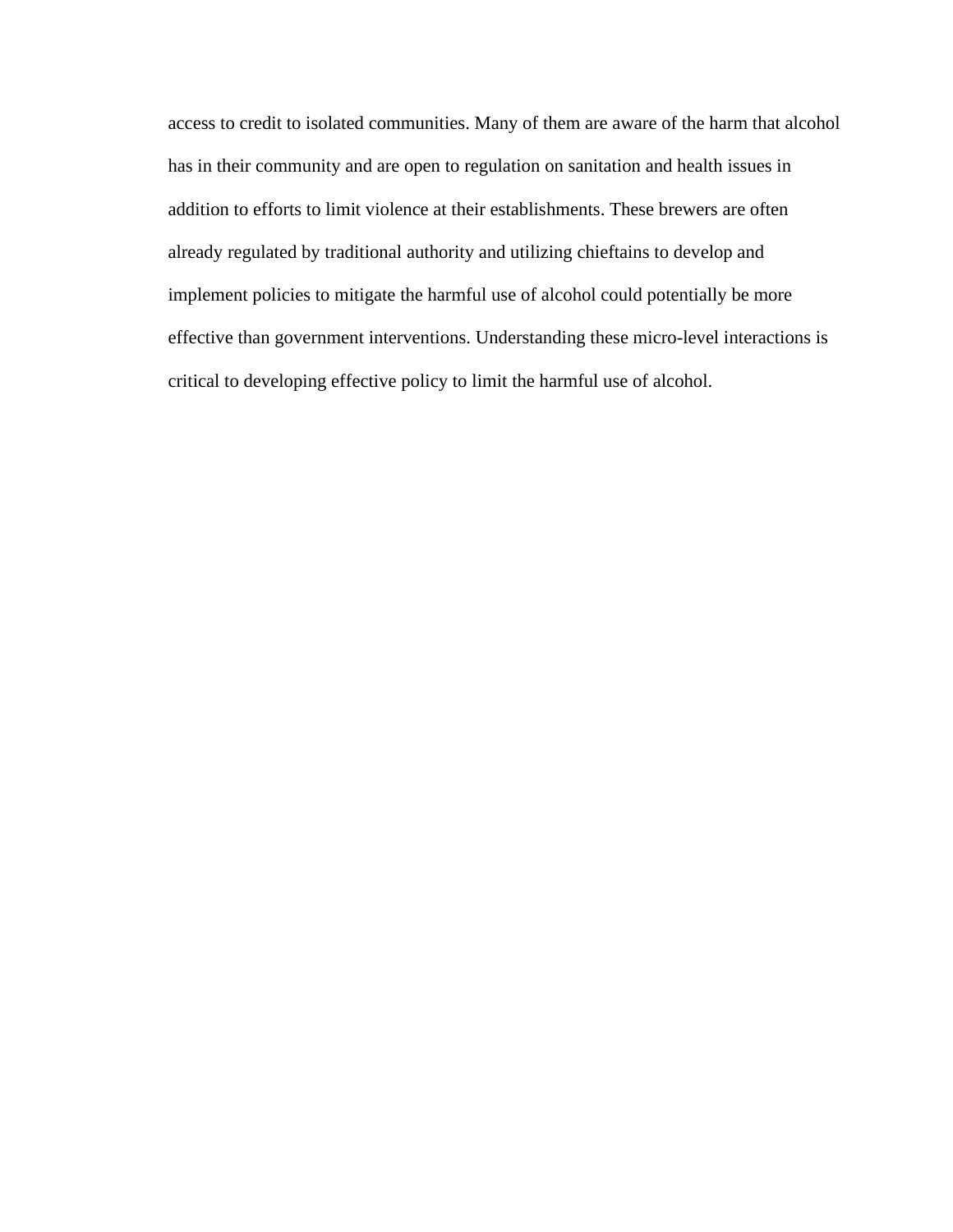#### <span id="page-26-0"></span>**References:**

- Dünnbier, M. & and Sperkova, K. (2015). *Alcohol and the Sustainable Development Goals: Major Obstacle to Development.* Stockholm, Sweden: IOGT International.
- *Global status report on alcohol and health 2018*. (2018). Geneva: World Health Organization. License: CC BY-NC-SA 3.0 IGO.
- Limaye, R. J., Rutkow, L, Rimal, R. N., & Jernigan, D. H. (2014). Informal Alcohol in Malawi: Stakeholder Perceptions and Policy Recommendations. *Journal of Public Health Policy*; Basingstoke. 35(1), pages 119-31. Web.
- Lim, S.S., Vos, T., Flaxman, A. B., Danaei, G., Shibuya, K., Adair-Rohani, H…Ezzati, M. (2012). A comparative risk assessment of burden of disease and injury attributable to 67 risk factors and risk factor clusters in 21 regions, 1990–2010: a systematic analysis for the Global Burden of Disease Study 2010. *The Lancet*; 380(9859), pages 2224-2260.
- Eide, A. H., Braathen, S. H., Azalde, G., Munthali, A., Chiocha, M., Ndawala, J…Hoel, E. (2013). *Fighting poverty through alcohol misuse prevention in Malawi – revised summary report.* (Report No. A25509). Oslo, Norway: SINTEF.
- Mkuu, R. S., Barry, A. E., Swahn, M. H., & Nafukho, F. (2019). Unrecorded alcohol in East Africa: A case study of Kenya. *International Journal of Drug Policy*; 63, pages 12-17.
- Lachenmeier, D. W. & Rehm, J. (2009). Unrecorded alcohol: a threat to public health? [Editorial]. *Addiction.* 104(6), pages 875-877.